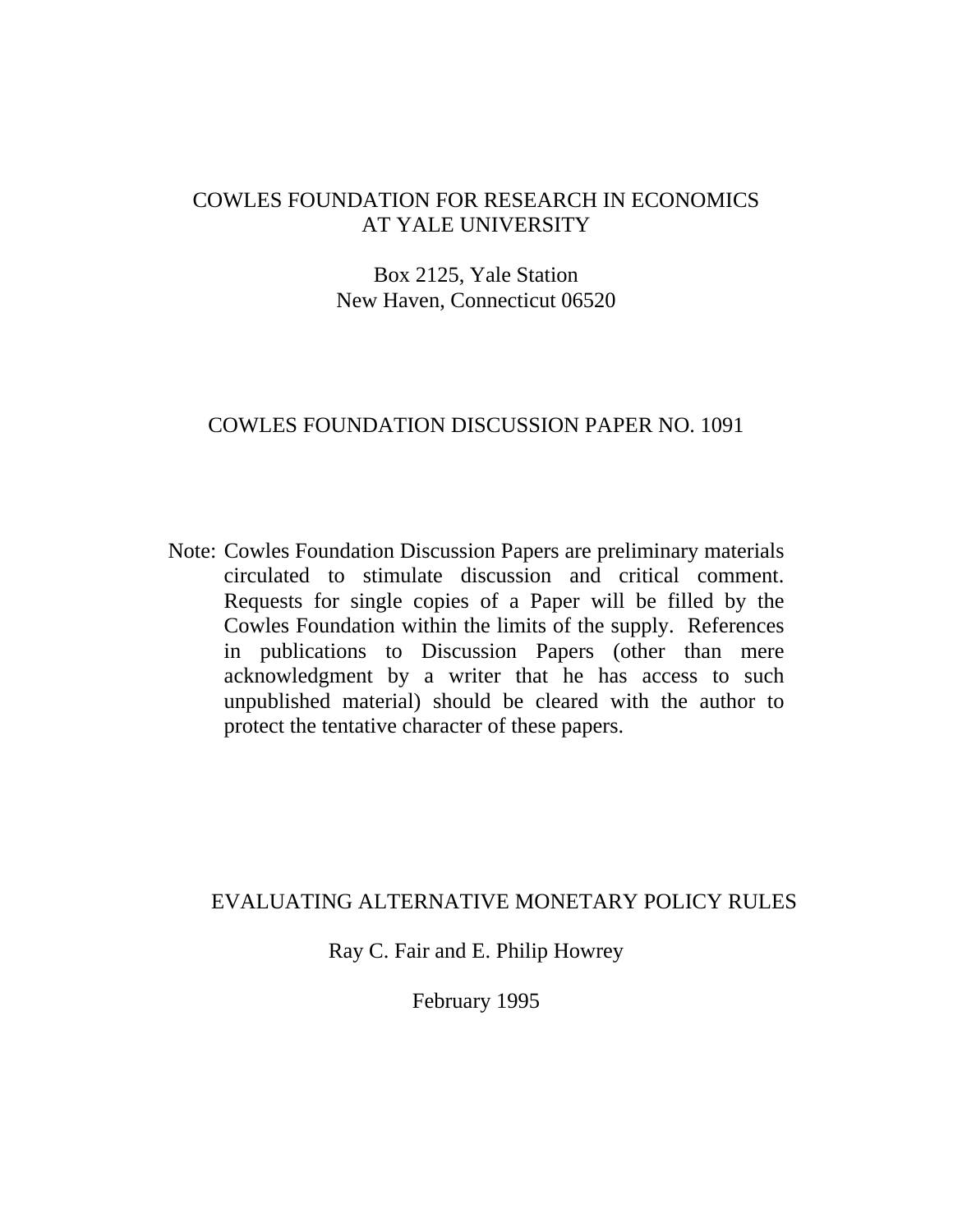

Journal of Monetary Economics 38 (1996) 173-193



# Evaluating alternative monetary policy rules

Ray C. Fair<sup>\*,a</sup>, E. Philip Howrey<sup>b</sup>

<sup>a</sup>Yale University, New Haven, CT 06520-8281, USA <sup>b</sup> University of Michigan, Ann Arbor, MI 48109-1220, USA

(Received January 1995; final version received April 1996)

### Abstract

This paper examines monetary policy from an optimal control perspective. Five loss functions arc minimized for each of five models, and the results are compared. The basic ('true') loss function targets inflation and unemployment. The other loss functions target, respectively, inflation alone, unemployment alone, nominal growth alone, and real growth alone. The five models are two small structural models, two VAR models, and a large structural model. A numerical procedure is presented that can handle a variety of loss functions and models.

Key words: Monetary rules; Optimal Fed behavior

JEL classification. E52

## 1. Introduction

There is a large and growing literature on determining the best monetary policy rule for the Federal Reserve.' The general approach in this literature is to 1) choose a policy instrument – usually the monetary base, M1, M2, or a short-term interest rate, 2) choose a target variable  $-$  such as nominal GDP  $$ and a rule, and 3) examine, using a model of the economy, how the economy would have behaved under the rule versus how it in fact behaved. The rule typically expresses the policy instrument as a function of the deviation of the

<sup>\*</sup> Corresponding author.

We are indebted to Al Klevorick, James Stock, and a referee for helpful comments.

<sup>&</sup>lt;sup>1</sup> Some of the more recent studies are Clark (1994), Croushore and Stark (1994), Feldstein and Stock (1993), Hall and Mankiw (1993), Judd and Motley (1993), and Thornton (1995). Widely cited earlier studies include McCallum (1988), Taylor (1985), and Tobin (1980). Taylor (1985, Fn. 1, p. 61) cites much of the literature prior to 1985.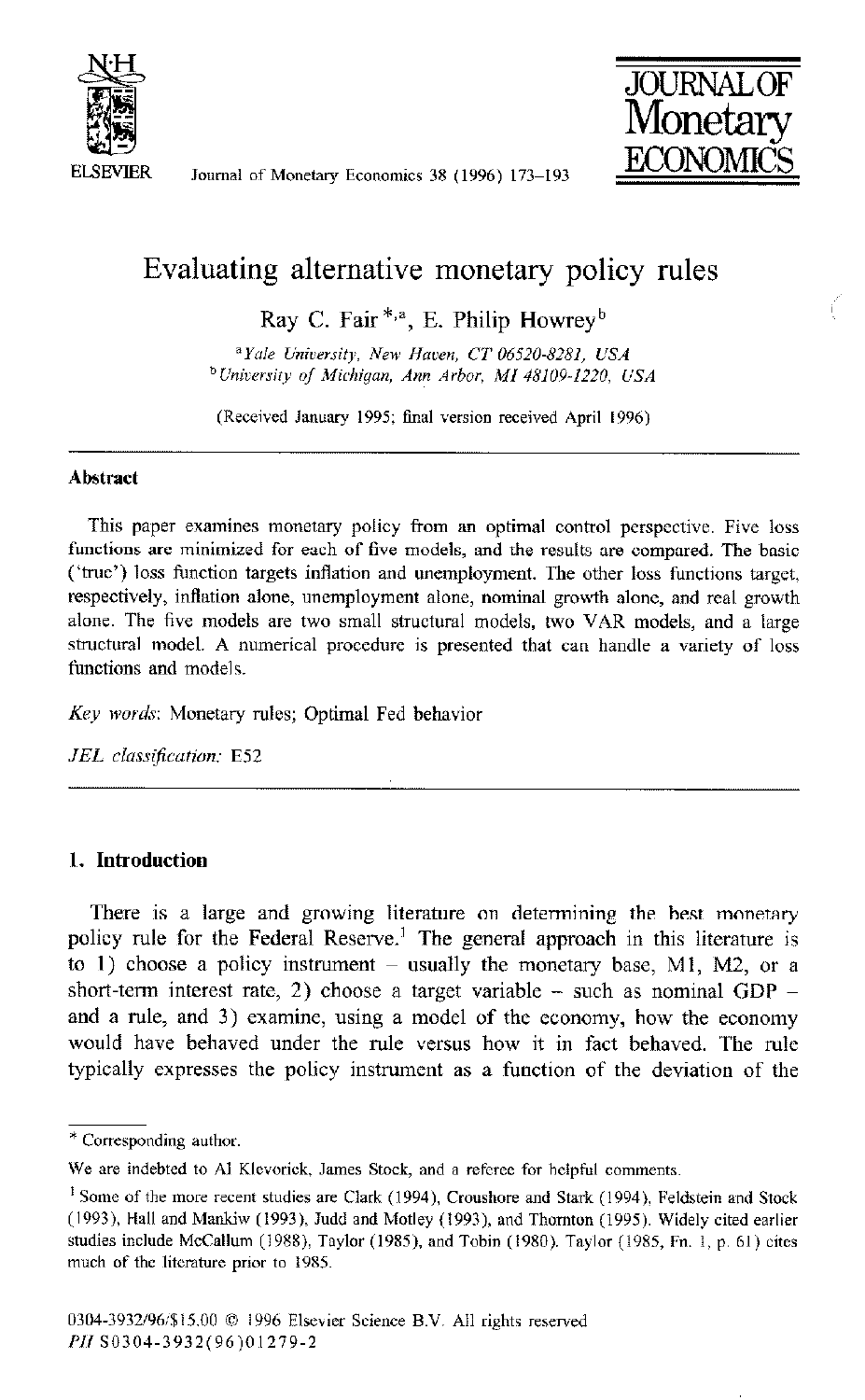target variable from its **target value.** Usually the actual values of the variances of key **macroeconomic** variables like the real growth rate and the rate of infktion are compared to the values of the variances that would have occurred had the rule been followed. The aim is to find the rule (including the choice of the target variable) that gives (in some sense) the best overall performance of the economy.

The general question of determining the best monetary policy rule of the Fed is an obvious one to examine using optimal control techniques, but with the exception of Feldstein and Stock (1993), the literature has not been concerned with solving optimal control problems and deriving optimal monetary policy rules. In this paper we examine monetary policy from an optimal control perspective. Our general procedure is as follows.

First, we choose a particular loss function and assume that everyone (including the Fed) agrees that this is the loss function whose expected value the Fed should minimize. Call this the 'true' loss function. Second, we choose a policy instrument and use this instrument to minimize the expected value of the true loss function. Third, we use the instrument to minimize the expected value of other, simpler loss functions (such as one that targets only nominal GDP). Finally, we compare the different outcomes to see how close the minimization of the expected value of the simpler loss functions comes to the minimization of the expected value of the true loss function. We also compare the outcomes to the actual, historical outcome to see how much better the economic performance would have been had the Fed behaved by minimizing the expected value of the particular loss function in question. We use five different models for these results: two small structural models, two VAR models, and a large structural model. The policy instrument for one of the small structural models and for one of the VAR models is the money supply (M2), and the policy instrument for the other three models is the three-month Treasuy bill rate. The **VAR** models are essentially two versions of the same model, one with an equation **for** the money supply and one with an equation for the bill rate.

Our results allow us to examine how much is lost by targeting, for example, only nominal GDP. If the results of minimizing the expected value of the loss function that targets only **nominal** GDP are close to the results of minimizing the expected value of the true loss function, then the recommendation some studies have made that only nominal GDP should be targeted may be worth considering on grounds of simplicity. If, on the other hand, the results are not close, then the recommendation should probably be rejected. The same holds for targeting only real GDP, only inflation, and only unemployment.

The control period is 1962:1-1993:2 (126 quarters). The target value for each of the various target variables in the loss functions is taken to be the mean of the actual values of the variable over the control period. The focus in this paper. as in much of the literature, is on variances and not means, and having the target values be the mean values is a way of eliminating mean effects.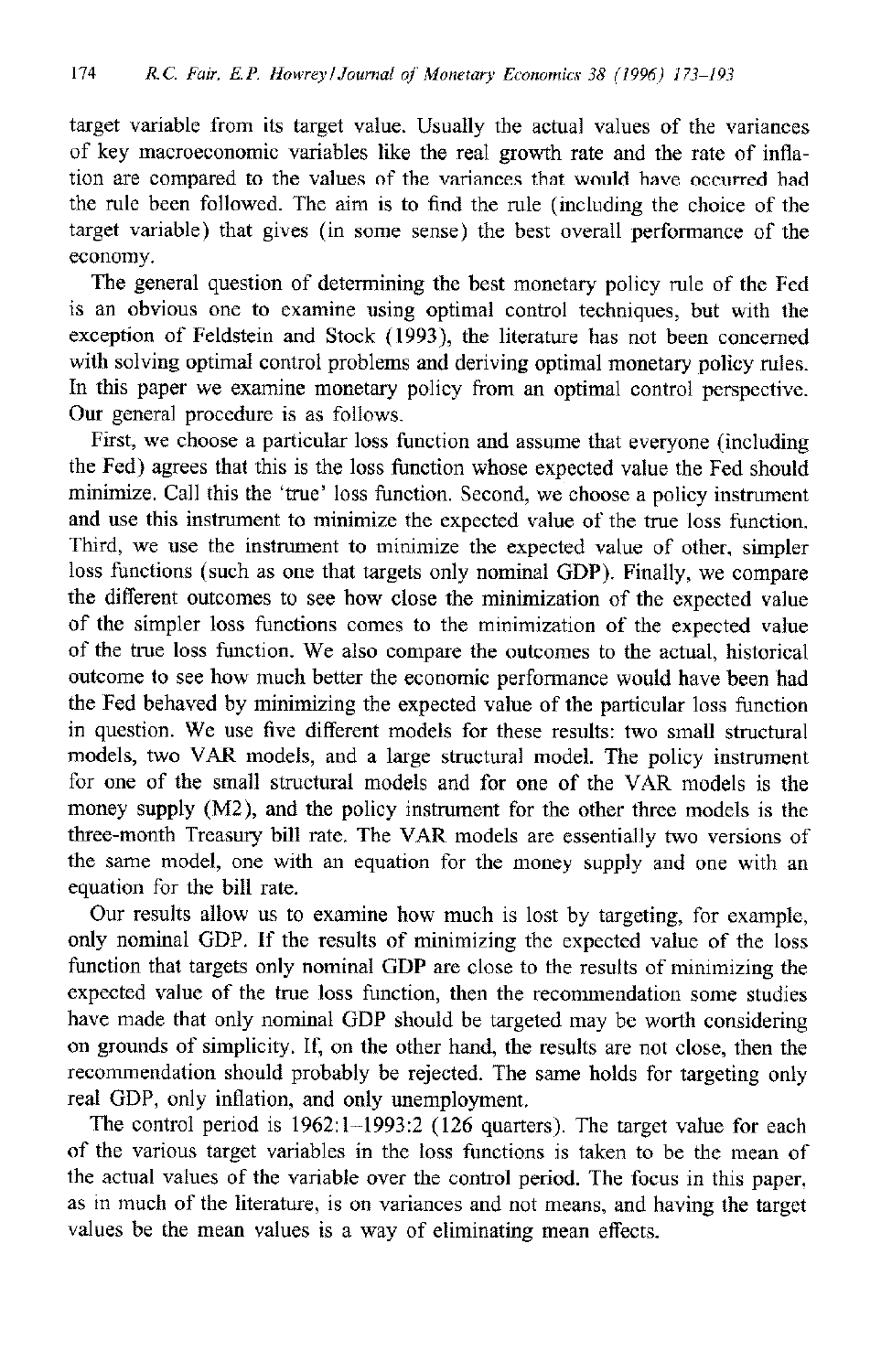The loss functions and control problems are discussed in Section 2, and the procedure for solving the control problems is explained in Section 3. The models are then discussed in Sections 4, 5, and 6, and the results are presented in Section 7. Finally, Section 8 discusses how stochastic simulation might be used in future work, and Section 9 concludes with some other suggestions for future research.

Before proceeding, it should be noted that the optima1 control approach is not without criticism. Some have argued that monetary policy rules should be robust in the sense of working well across a variety of models. This may not be true of a role derived by minimizing the expected value of a loss function using a particular model, since the rule is obviously model-specific. The robustness property would be a good one if the models in question were all equally likely of being the best approximation of the economy. If, however, all models but, say, one were poor approximations, one would want to find a rule that worked well on the good model regardless of how it worked on the other models.

The literature to date has worked with very small models, and it does not seem likely that any of them is a good approximation. The large structural model considered in this paper has been extensively tested, and it seems (to us) to be much more likely to be a good approximation than are the other four models considered here and similar models in the literature. We thus put much more **weight in this** paper on the results **using** the large model, and we are not concerned with how the (implicit) rule for the large model might work for the small models. The main reason for including the results for the small models in this paper is to have a reference point to the previous literature, which, as just noted, has only been concerned with small models.

Another criticism of the optimal control approach is that it is time-inconsistent if expectations are rational. This is, of course, a problem for any rule, not just a rule derived from the solution of an optimal control problem. Some precommitment technology is needed to avoid this problem, and this is true whether the rule is optimal or whether it is chosen in some other way.

Finally, the work in this paper is based on the assumption that the parameters of the models do not change as policy rules change. Regarding the large model, it is argued in Fair (1994) that if changing policy rules cause important parameter changes, the model should not do well in the various tests that were performed on it. The model in fact does reasonably well in the tests.

## 2. The loss **functions and control problems**

Let  $X_t$  denote the log of nominal GDP,  $Y_t$  the log of real GDP, and  $P_t$  the log of the GDP price index, where  $X_t = P_t + Y_t$  and where the t subscript refers to period  $t^2$ . Denote the growth rates as:  $x_t = 400(X_t - X_{t-1}), y_t = 400(Y_t - Y_{t-1}),$ 

 $2$  All the data used in this paper are described in Fair (1994).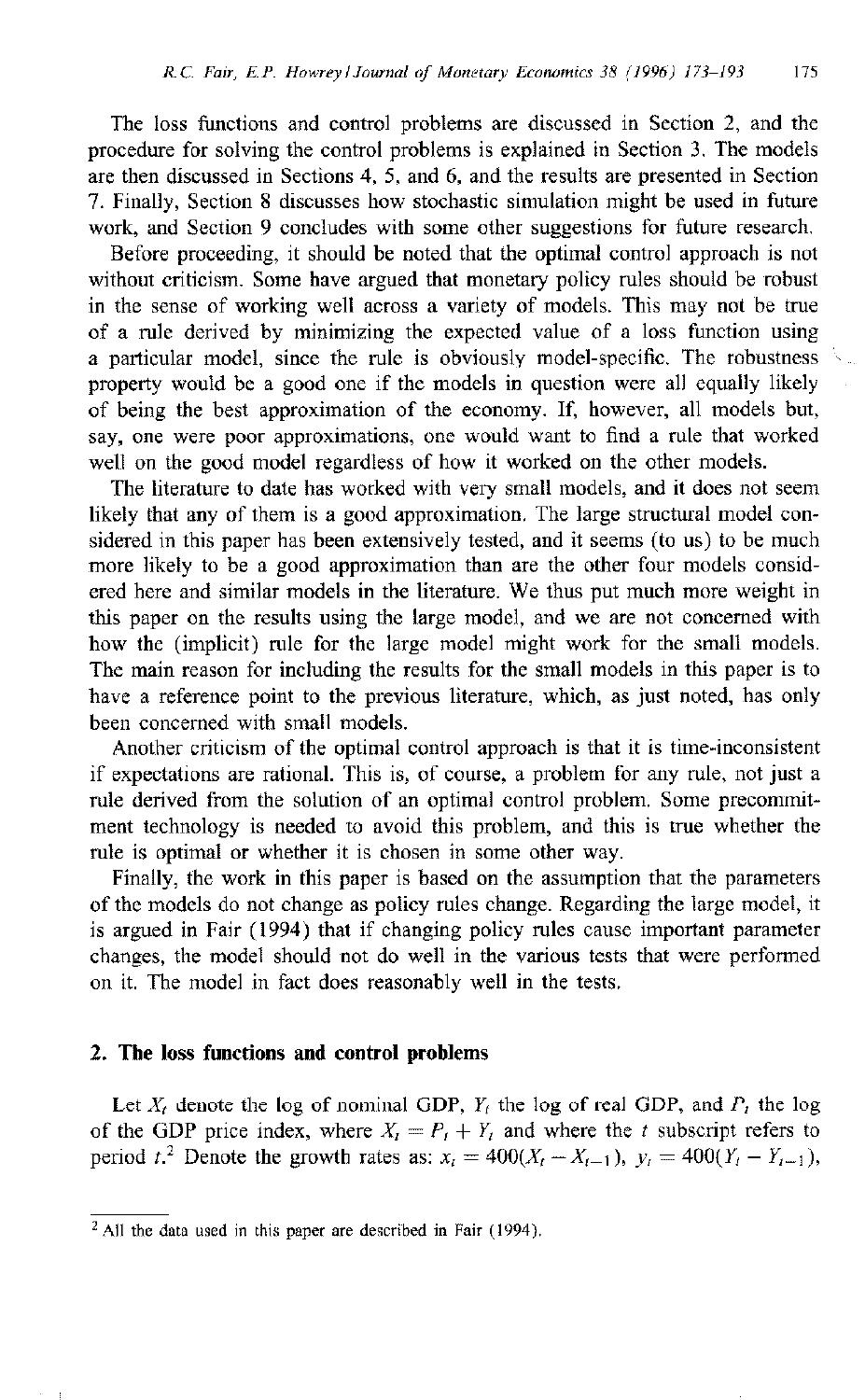and  $p_1 = 400(P_1 - P_{t-1})$ . The differences are multiplied by 400 to put the growth rates at annual rates in percentage points. Let  $U_i$  denote the level of the unemployment rate, and let  $x^*$ ,  $y^*$ ,  $p^*$ , and  $U^*$  denote the target values of  $x_t$ ,  $y_t$ ,  $p_i$ , and  $U_i$ , respectively, where, as noted above, the target values are the means of the historical values over the control period. Finally, let  $L_{it}$  be the loss in period t associated with variable j deviating from its target, where j is either  $x$ ,  $y, p,$  or U.  $L_{it}$  is postulated to be

$$
L_{jt} = (j_t - j^*)^2.
$$
 (1)

As noted in the Introduction, we consider two policy instruments in this paper, M2 and the three-month Treasury bill rate. Let  $M<sub>i</sub>$  denote the log of M2, and let  $m_t$  denote its growth rate:  $m_t = 400(M_t - M_{t-1})$ . Let  $R_t$  denote the level of the three-month Treasury bill rate. In the following analysis we will use a measure of the cost associated with changing the policy instrument. The cost in period  $t$ , denoted  $D_{zt}$ , where z is either m or R, is postulated to be  $\searrow$  .

$$
D_{zt} = (z_t - z_{t-1})^2
$$
 (2)

When  $m$  is the policy instrument, the 'true' loss in period  $t$  is postulated to be

$$
H_t = 0.5L_{pt} + 0.5L_{Ut} + \alpha D_{mt} + \frac{0.1}{m_t^- + 2.001} + \frac{0.1}{21.001 - m_t^+},
$$
\n(3)

where  $m_t^-$  is equal to  $m_t$  if  $m_t$  is greater than  $-2.0$  and to  $-2.0$  otherwise and  $m<sub>t</sub><sup>+</sup>$  is equal to  $m<sub>t</sub>$  if  $m<sub>t</sub>$  is less than 21.0 and to 21.0 otherwise. When *R* is the policy instrument, the 'true' loss in period  $t$  is postulated to be

$$
H_t = 0.5L_{pt} + 0.5L_{Ut} + \alpha D_{Rt} + \frac{0.1}{R_t^- - 1.999} + \frac{0.1}{16.001 - R_t^+},
$$
\n(4)

where  $R_t^-$  is equal to  $R_t$  if  $R_t$  is greater than 2.0 and to 2.0 otherwise and  $R_t^+$  is equal to  $R_i$  if  $R_i$  is less than 16.0 and to 16.0 otherwise.

The third, fourth, and fifth terms in Eqs. (3) and (4) require some explanation. Consider first the third term, and assume that the control period of interest is I through 7. For each control problem solved in this paper we have chosen  $\alpha$  so that the value of  $\sum_{i=1}^{T} D_{zt}$  using the optimal values of z is close to the value using the historical values of z (where z is either  $m$  or  $R$ ). We have thus constrained the problem so that the period-to-period variation in the policy instrument as measured by  $\sum_{t=1}^{T} D_{zt}$  is roughly the same in the optimal solution as it is historically. We are taking the actual value of  $\sum_{i=1}^{T} D_{zt}$  as the maximum amount of variation in the policy instrument that the Fed allows, and we are thus constraining each solution to have roughly no more variation than this. Without this type of constraint, the solutions sometimes have huge period-toperiod changes in the policy instrument, and it is not sensible to think that the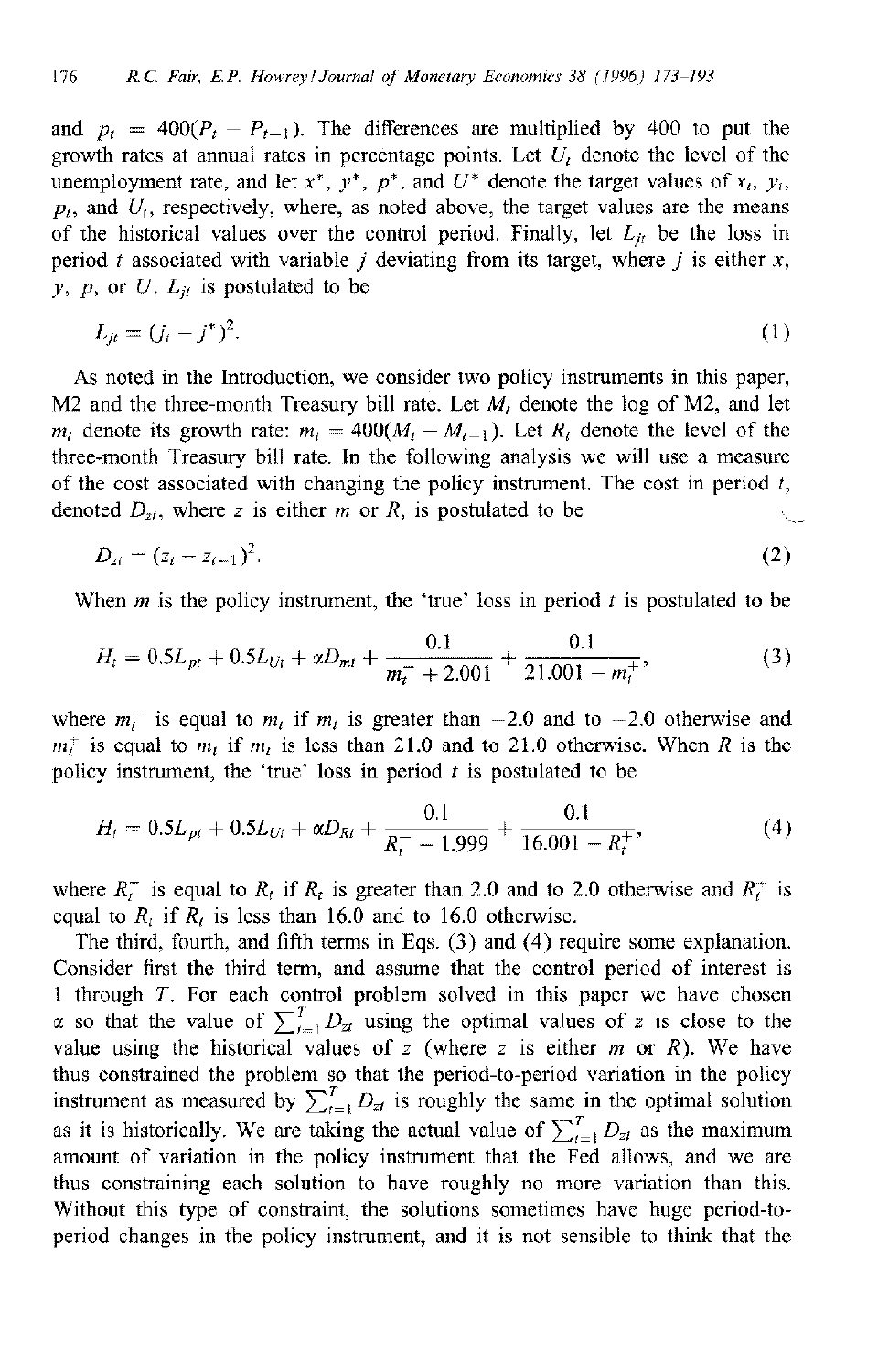Fed would ever behave in this extreme way. The Fed undoubtedly assigns costs to changing policy instruments, which is what our treatment is doing.

The fourth and fifth terms in Eq.  $(3)$  insure that the optimal values of m will be between  $-2.0$  and 21.0. The range of m in the control period is  $-1.34$  to 20.34, and so the fourth and fifth terms keep  $m$  roughly within its historical range. We are taking this range to be the maximum that the Fed allows. Similarly, the fourth and fifth terms in Eq.  $(4)$  insure that the optimal values of R will be between 2.0 and 16.0. **The range of R in** the control period is 2.72 to 15.09, and so the fourth and fifth terms keep  $R$  roughly within its historical range.

The main feature of Eqs. (3) and (4) is that we are taking the true loss to be deviations of unemployment and inflation from their targets. The Fed is assumed in the final analysis to care only about these two variables (except for the cost of changing the policy instroment). As an approximation. this does not seem an unreasonable assumption, but it would be easy in future work to have the true loss depend on more variables. We do need, however, to make some assumption about the true loss in order to have a basis for comparison of alternative policy rules.

The other loss timctions tried are one that targets only inflation [the first two terms in (3) and (4) replaced by  $L_{pt}$ , one that targets only unemployment [the first two terms in (3) and (4) replaced by  $L_{Ut}$ , one that targets only nominal growth [the first two terms in (3) and (4) replaced by  $L_{xt}$ ], and one that targets only real growth [the first two terms in (3) and (4) replaced by  $L_{vt}$ ].

As noted above, the control period of interest is 1 through *T,* where I is 1962:l and  $T$  is 1993:2. However, in order not to have to assume that life ends in  $T$ , the control problem should be thought of as one of minimizing the expected value of  $\sum_{t=1}^{T+n} H_t$ , where *n* is chosen to be large enough to avoid unusual end-of-horizon effects near *T.* The overall control problem should thus be thought of as choosing the values of *m* or *R* that minimize the expected value of  $\sum_{i=1}^{n} H_t$  subject to the model used.

## 3. **The** solution **procedure**

If a model is linear and the objective function quadratic, it is possible to derive analytically optimal feedback equations for the control variables.<sup>3</sup> In general, however, optimal feedback equations cannot be derived for nonlinear models or for objective functions with nonlinear constraints on the instruments, and a numerical procedure must be used. The following procedure was used for the results in this paper. It is based on a sequence of solutions of deterministic control problems.

The aim is to approximate the *T* values of *z*, denoted  $z_1^*, \ldots, z_T^*$ , that would have been chosen had it been possible to derive analytically an optimal feedback

 $3$  See, for example, Chow (1981).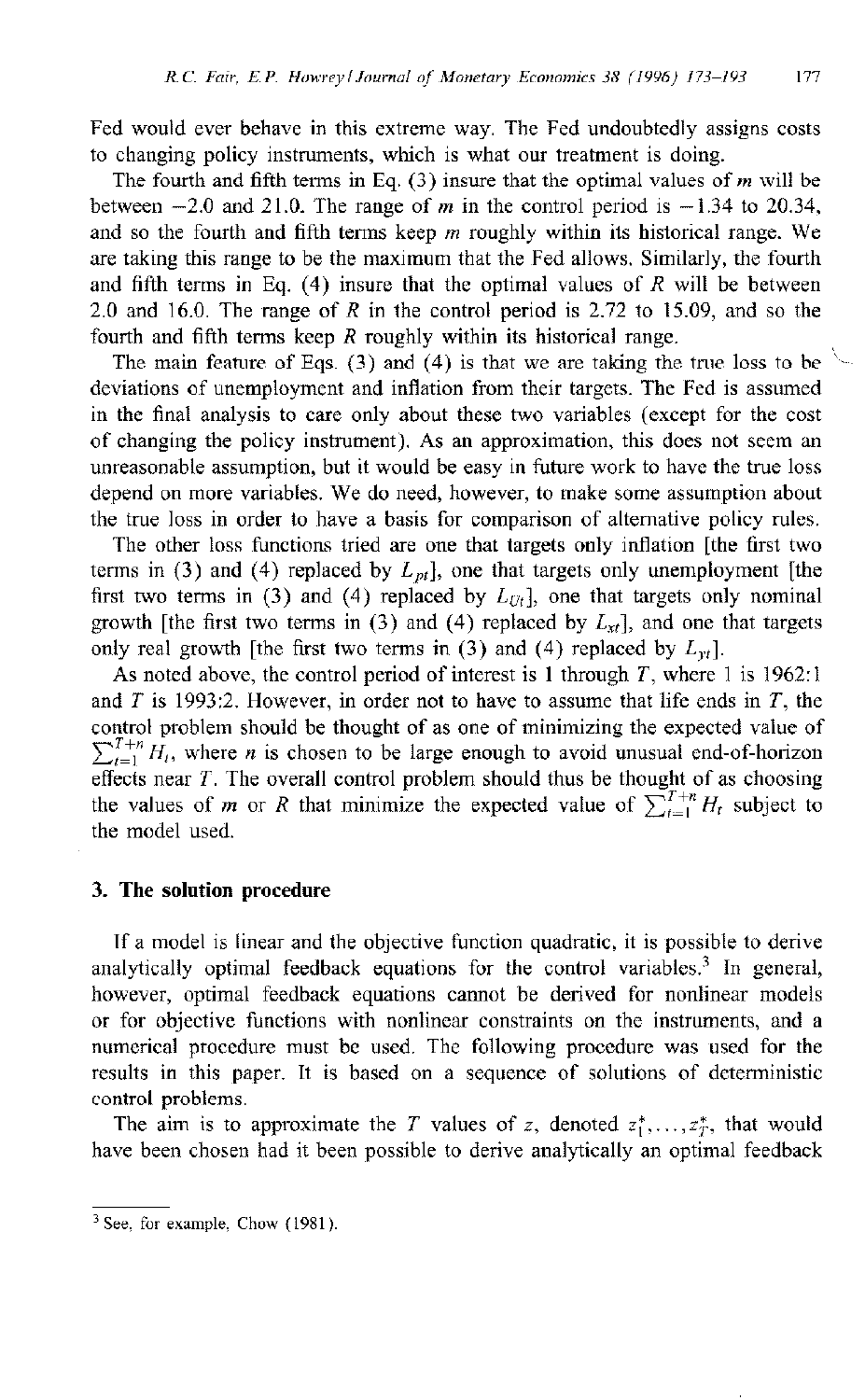equation for z. Given information at the beginning of period 1, the overall optimal control problem is to minimize the expected value of  $\sum_{i=1}^{n} H_i$  subject to the model. As noted above, although *n* is used here to avoid end-of-horizon problems. in the final analysis we are only interested in the values of the control variable through *T.* 

For purposes of solving the control problems, the Fed is assumed to know the model (its structure and coefficient estimates). This is more than the Fed would have known historically because the model was developed after the first quarter of the control period and is estimated through the end of the control period. On the other hand, the Fed is assumed *not* to know the future values of any endogenous variable, any exogenous variable, or any error term when solving the control problems. The optimal path of z is something the Fed could have achieved had it had knowledge of the model.

The procedure for solving the overall control problem is as follows:

- 1. If the model has exogenous variables, which the large stmctural model considered in this paper has, add estimated autoregressive exogenous-variable equations to the model, so that the model has in effect no exogenous variables. [For the large structural model this is Model US+ in Fair (1994).] Set all the error terms to zero (their expected values), including the errors in the exogenous-variable equations, **for** periods 1 through *k,* **where** *k* is the length of the horizon for the first solution. Choose values of z for periods I through k that minimize  $\sum_{t=1}^{k} H_t$  subject to the model with the error terms set to zero. This is just a deterministic optimal control problem, which can be solved, for example, by the method in Fair  $(1974)^4$ . Let  $z_1^*$  denote the optimal value of  $z$  for period 1 that results from this solution. The value of *k* should be chosen to be large enough so that making it larger has a negligible effect on  $z_1^*$ .  $z_1^*$  is a value that the Fed could have computed at the beginning of period I (assuming the model were known) having knowledge of the endogenous-variable values, the exogenous-variable values, and the error terms only up to, but not including, period  $1<sup>5</sup>$
- 2. Drop the exogenous-variable equations, and set the error terms in the structural equations for period 1 equal to their historical values. Solve this version

<sup>&</sup>lt;sup>4</sup> One could at this stage use stochastic simulation to compute the expected value of  $\sum_{i=1}^{k} H_i$  for each function evaluation. [See, Fair (1994, pp. 271-272) for an explanation of this.] In most applications, however, the expected value computed via stochastic simulation is very close to the expected value computed by setting the error terms to zero and solving once. It is thus usually not worth the extra cost to use stochastic simulation to compute the expected values.

<sup>&</sup>lt;sup>5</sup> If the policy instrument enters the model with a one-quarter lag, as it does in the small models examined in this paper, this must be taken into account in the solution procedure. For example, if  $z_l = m_{l-1}$ , then  $m_1^*$ ,...,  $m_{k-1}^*$  are chosen to minimize  $\sum_{t=1}^k H_l$ . The value for  $m_0$  is the historical value.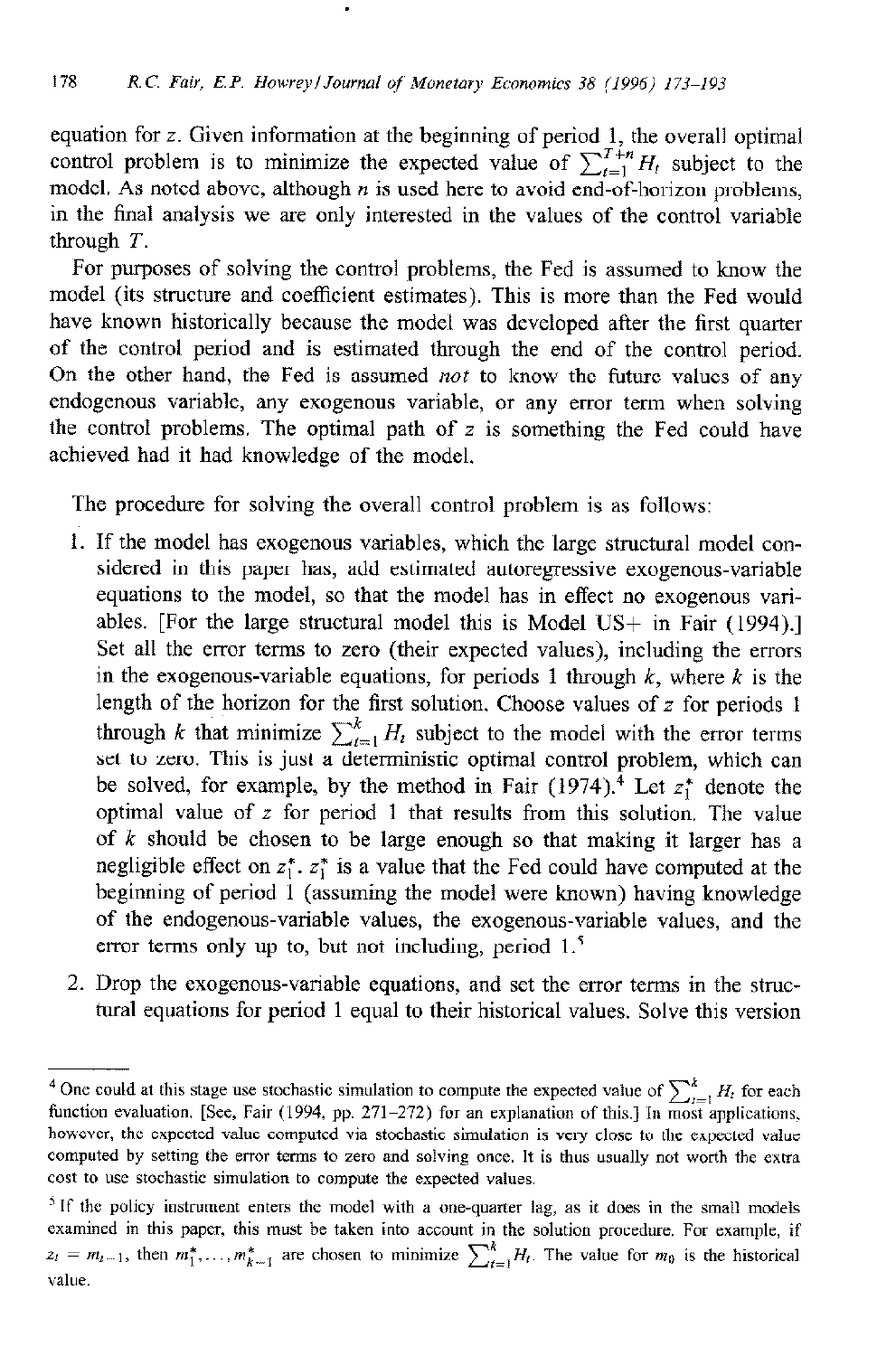of the model for period 1 using  $z_i^*$  instead of its actual value and using the actual values of all the other exogenous variables. (This is just a deterministic simulation for period 1.) The solution values from this simulation are what the model estimates would have occurred historically in period 1 had the Fed chosen  $z_1^*$  and had the exogenous-variable values and error terms been what they were historically.

3. Repeat steps 1 and 2 for periods 2 through *T*. For an arbitrary period *s*, use the solution values of all endogenous variables for periods  $s - 1$  and back, as well as the values of  $z_{n-1}^*$  and back.

The solution values of the endogenous variables carried along from period to period in the above procedure are estimates of what the economy would have been like had the Fed chosen  $z_1^*, \ldots, z_T^*$  and had the exogenous-variable values and error terms been what they were historically. Given knowledge of the model, these are values that the Fed could have achieved. Note that once  $z_1^*, \ldots, z_r^*$  are chosen, the solution values for periods 1 through  $T$  can be generated all at once. This can be done by 1) dropping the exogenous-variable equations, 2) setting the structural error terms to their historical values, 3) using the actual values of all the exogenous variables (except z), 4) using  $z_1^*, \ldots, z_T^*$ , and then 5) solving the model for periods 1 through  $T$ . These are the values referred to below as 'solution values'. Note that these values are not the Fed's expected values after it has made its decision each period. The Fed's expected values are based on the use of the exogenous-variable equations and zero values of the error terms, whereas the solution values are based on the actual values of the exogenous variables (except the policy instrument) and error terms. The results of minimizing the expected value of each of the five loss functions for each of the five models are presented in Table 1 later in the article.

### 4. Two small struchual **models**

#### *Money instrument – Model S(m)*

Model  $S(m)$  consists of a simple aggregate demand equation,<sup>6</sup> a Phillips curve, a variant of Okun's law, and the identity relating  $x_t$ ,  $y_t$ , and  $p_t$ :

$$
x_t = \alpha_1 + \alpha_2 x_{t-1} + \alpha_3 m_{t-1} + \varepsilon_{1t}, \tag{5}
$$

$$
p_t = \beta_1 + \beta_2 p_{t-1} + \beta_3 p_{t-2} + \beta_4 p_{t-3} + \beta_5 U_t + \varepsilon_{2t},
$$
\n(6)

$$
U_t - U_{t-1} = \gamma_1 + \gamma_2 U_{t-1} + \gamma_3 U_{t-2} + \gamma_4 \gamma_t + \gamma_5 \gamma_{t-1} + \varepsilon_{3t}, \tag{7}
$$

$$
x_t = y_t + p_t. \tag{8}
$$

<sup>&</sup>lt;sup>6</sup> This is the nominal income equation that McCallum (1988) used in his work.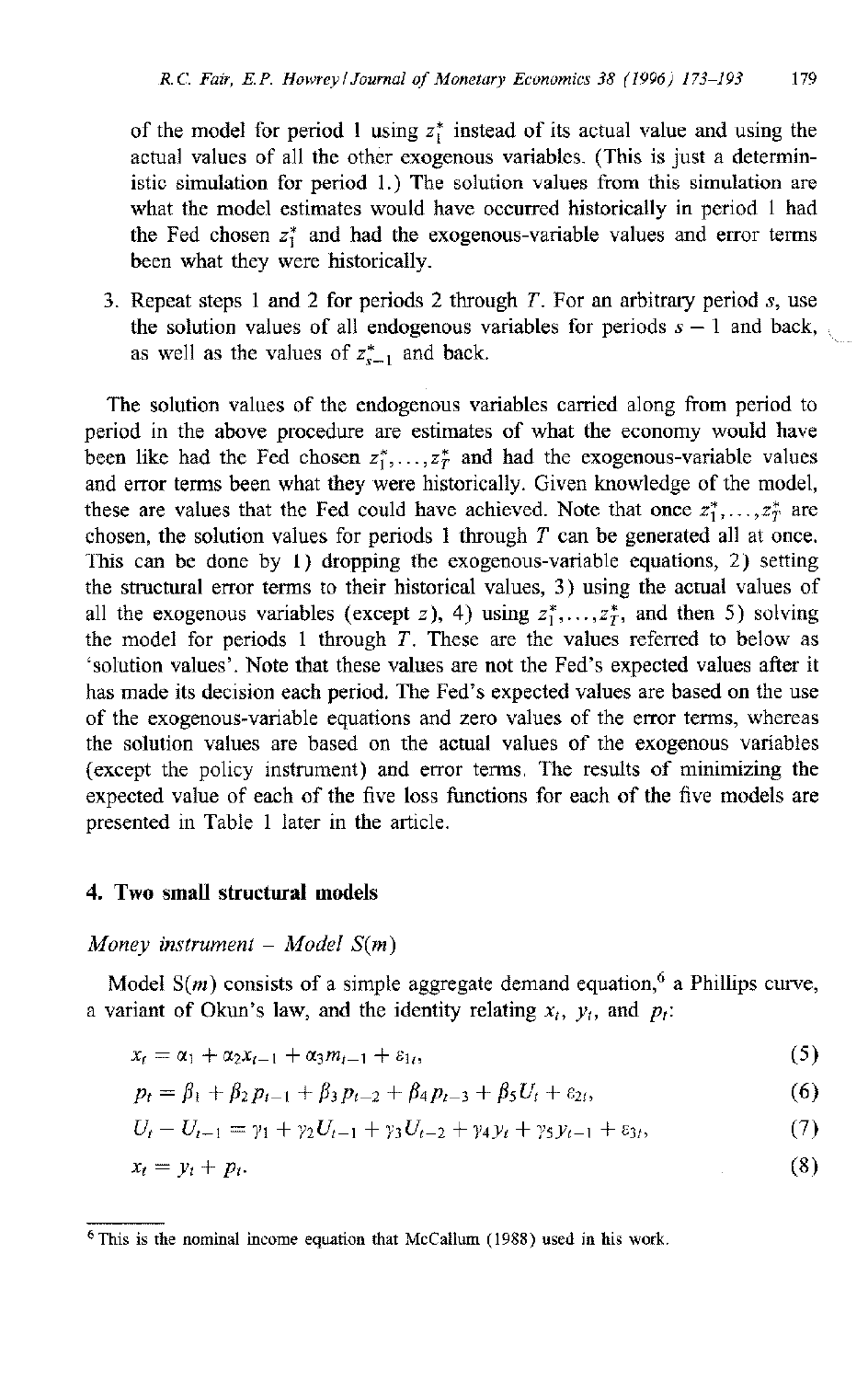The estimated system, using the sample period  $1960:1-1993:2$ , is shown below. Parameter estimates were obtained by the method of iterated three-stage least squares (3SLS) with the predetermined variables  $x_{t-1}$ ,  $m_{t-1}$ ,  $p_{t-1}$ ,  $p_{t-2}$ ,  $p_{t-3}$ ,  $U_{t-1}$ , and  $U_{t-2}$  as instrumental variables for the second and third equations. (Absolute values of *t*-statistics are given in parentheses.)

$$
x_{t} = 3.00 + 0.190x_{t-1} + 0.425m_{t-1},
$$
\n(3.65) (2.38) (4.55)  
\n
$$
SE = 3.62, \quad DW = 2.06,
$$
\n
$$
p_{t} = 1.65 + 0.479 p_{t-1} + 0.165 p_{t-2} + 0.321 p_{t-3} - 0.243 U_{t},
$$
\n(10)  
\n(3.85) (5.94) (1.85) (3.93) (3.37)  
\n
$$
SE = 1.19, \quad DW = 2.00,
$$
\n
$$
U_{t} - U_{t-1} = 0.355 + 0.335 U_{t-1} - 0.362 U_{t-2} - 0.044 y_{t} - 0.015 y_{t-1},
$$
\n(11)  
\n(5.12) (4.68) (4.94) (4.11) (2.67)  
\n
$$
SE = 0.19, \quad DW = 2.06.
$$

Several properties of this system should be noted. First, the estimated system is dynamically stable in the variables x, p, and U, with characteristic roots  $0.9581 \pm$ 0.1072i,  $-0.2514 \pm 0.3139i$ , 0.3779, and 0.1896. Second, the data do not reject the accelerationist form of the Phillips curve  $(\beta_2 + \beta_3 + \beta_4 = 1)$ , with a  $\chi^2$  value of 0.59 (*p*-value = 0.44), but do reject the growth-rate form of Okun's law  $(y_4 = -y_5)$ , with a  $\chi^2$  value of 5.97 (*p*-value = 0.01).

The mean of the vector  $(x, p, U)$  as a function of the mean of *m* is given by

$$
\begin{pmatrix} \mu_x \\ \mu_p \\ \mu_U \end{pmatrix} = \begin{pmatrix} 3.71 \\ 0.76 \\ 6.70 \end{pmatrix} + \begin{pmatrix} 0.52 \\ 0.49 \\ -0.07 \end{pmatrix} \mu_m, \tag{12}
$$

where  $\mu$  denotes the mean. It follows from this that a one percentage point **increase** in the growth rate of the money supply will in the long run increase the growth rate of real output by  $0.03$  percentage points  $(0.52 - 0.49)$  and decrease the unemployment rate by 0.07 percentage points. **The** model thus exhibits modest monetary nonneutrality in the long nm.

As for all the models, the results for Model  $S(m)$  are based on the solution of 126 deterministic optimal control problems for each of the five loss functions. The value of *k* used for the optimizations for the four small models was 16 quarters. The value of  $\alpha$  in Eqs. (3) and (4) that was used for Model S(m) was 0.015. All the calculations for the four small models were done using the RATS program.

## *Interest rate instrument - Model S(R)*

Model  $S(R)$  is the same as Model  $S(m)$  except that Eq. (5) is replaced by

$$
y_t = \alpha_1 + \alpha_2 y_{t-1} + \alpha_3 R_{t-1} + \varepsilon_{1t}.
$$
\n(13)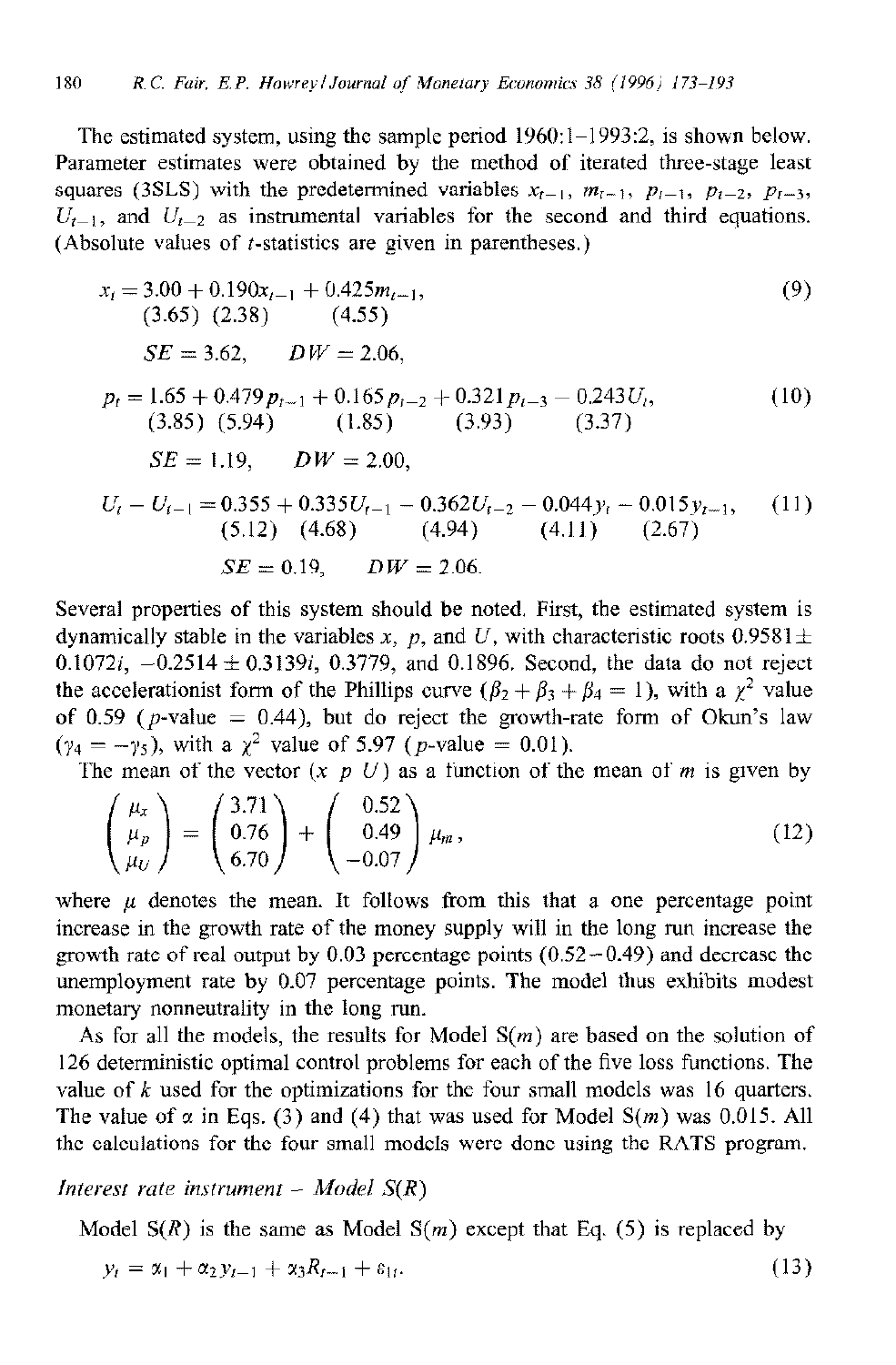The same procedures were used for Model  $S(R)$  as were used for Model  $S(m)$ . The predetermined variables  $y_{t-1}$ ,  $R_{t-1}$ ,  $p_{t-1}$ ,  $p_{t-2}$ ,  $p_{t-3}$ ,  $U_{t-1}$ , and  $U_{t-2}$  were used as instrumental variables for Eqs.  $(6)$  and  $(7)$ . The estimated system, using the sample period  $1954:1-1993:2$ . is

$$
y_{t} = 3.77 + 0.283 y_{t-1} - 0.288 R_{t-1},
$$
\n(14)  
\n(5.36) (3.85) (2.87)  
\n
$$
SE = 3.83, \quad DW = 2.09,
$$
\n
$$
p_{t} = 1.45 + 0.429 p_{t-1} + 0.200 p_{t-2} + 0.282 p_{t-3} - 0.174 U_{t},
$$
\n(15)  
\n(3.30) (5.72) (2.50) (3.71) (2.30)  
\n
$$
SE = 1.34, \quad DW = 1.84,
$$
\n
$$
U_{t} - U_{t-1} = 0.495 + 0.332 U_{t-1} - 0.368 U_{t-2} - 0.084 y_{t} - 0.007 y_{t-1},
$$
\n(16)  
\n(7.08) (5.50) (5.80)

$$
SE = 0.25
$$
,  $DW = 2.18$ .

The characteristic roots are  $0.9510$ ,  $0.9416$ ,  $-0.2612 \pm 0.4783i$ ,  $0.3910$ , and  $0.2834$ , which indicate that the model is stable. The accelerationist form of the Phillips curve is rejected at the 0.10 but not the 0.05 level, with a  $\chi^2$  value of 3.41 (pvalue = 0.06). The growth-rate form of Okun's law is rejected, with a  $\chi^2$  value of 7.45 (*p*-value = 0.01). The mean of the vector (*y* p U) as a function of the mean of  $R$  is given by

$$
\begin{pmatrix} \mu_y \\ \mu_p \\ \mu_U \end{pmatrix} = \begin{pmatrix} 5.26 \\ 15.56 \\ 0.38 \end{pmatrix} + \begin{pmatrix} -0.40 \\ -2.01 \\ 1.03 \end{pmatrix} \mu_R. \tag{17}
$$

The value of  $\alpha$  used was 0.250.

### 5. Two VAR models

#### Money instrument – Model  $V(m)$

Model  $V(m)$  consists of four equations, one each for x, p, U, and R, where the right-hand-side variables consist of a constant and three lags each of  $x$ ,  $p$ ,  $U$ ,  $R$ , and  $m$ . The same sample periods and procedures were used here as were used above except that the estimation technique was ordinary least squares instead of 3SLS. The value of  $\alpha$  used was 0.015.

### Interest rate instrument – Model  $V(R)$

Model  $V(R)$  is the same as Model  $V(m)$  except that the equation for R is replaced by an equation for  $m$ . The right-hand-side variables are the same, and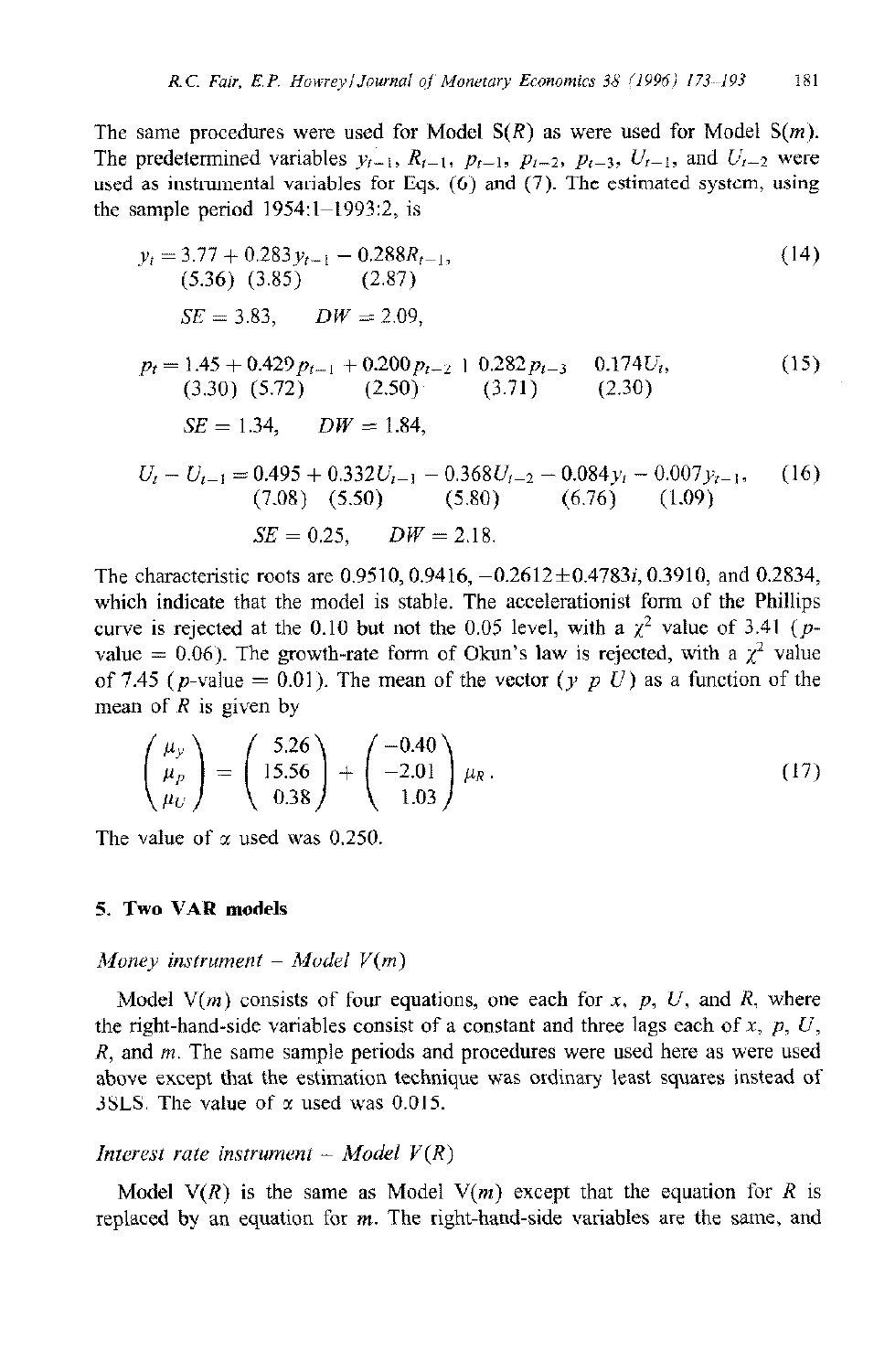the same sample periods and procedures were used. The value of  $\alpha$  used was  $0.250.$ 

## 6. A large structural model  $-$  Model  $L(R)$

Model  $L(R)$  is presented in Fair (1994). It is quarterly and consists of 30 stochastic equations and 101 identities. It was estimated by two-stage least squares over the 1954:1-1993:2 period. The following is a brief discussion of the properties of the model that are relevant for present purposes.' Remember that the model is based on the assumption that expectations are not rational and the assumption that the parameters of the structural equations do not change when policy rules change.

There are six sectors in the model: household, firm, financial, foreign, state and local government, and federal government. All the flows of funds among these sectors and all balance-sheet constraints are accounted for in the model. This is done by linking the national income and product accounts and the flow of funds accounts. The sum of the savings across the six sectors is zero; some sector's expense is some other sector's revenue. Also, one sector's financial asset is some other sector's financial liability. Accounting for all flows of funds means that there is an explicit Fed open market operations variable in the model, the amount of federal government securities outstanding. This is the main 'tool' of the Fed. The other two tools are the reserve requirement rate and the discount rate.

The basic version of the model includes an interest rate reaction function of the Fed, which is estimated. This is the monetary policy rule that the Fed is estimated to have followed over the period. The three-month Treasury bill rate is on the left-hand side of this equation and variables that are assumed to affect Fed behavior are on the right-hand side. In this version of the model the money supply is endogenous; the Fed through open market operations each quarter achieves the bill rate implied by this equation.

Two term structure equations in the model link the bill rate to two longterm interest rates, a bond rate and a mortgage rate, where the long rates are a function of the current and lagged bill rates. The bill rate thus affects long-term rates through these term structure equations.

There are four household expenditure equations in the model, explaining 1) consumption of services, 2) consumption of nondurables, 3) consumption of durables, and 4) residential investment. There is also an import equation. Interest rates appear as explanatory variables in these equations  $-$  the bill rate in the services equation and the mortgage rate in the others. (The bill rate is taken as a proxy for short-term rates in general, and the mortgage rate is taken as a proxy for long-term rates in general.) The coefficient estimates of the interest rate

 $7$  A detailed description of the model and of the tests that were performed on it is in Fair (1994).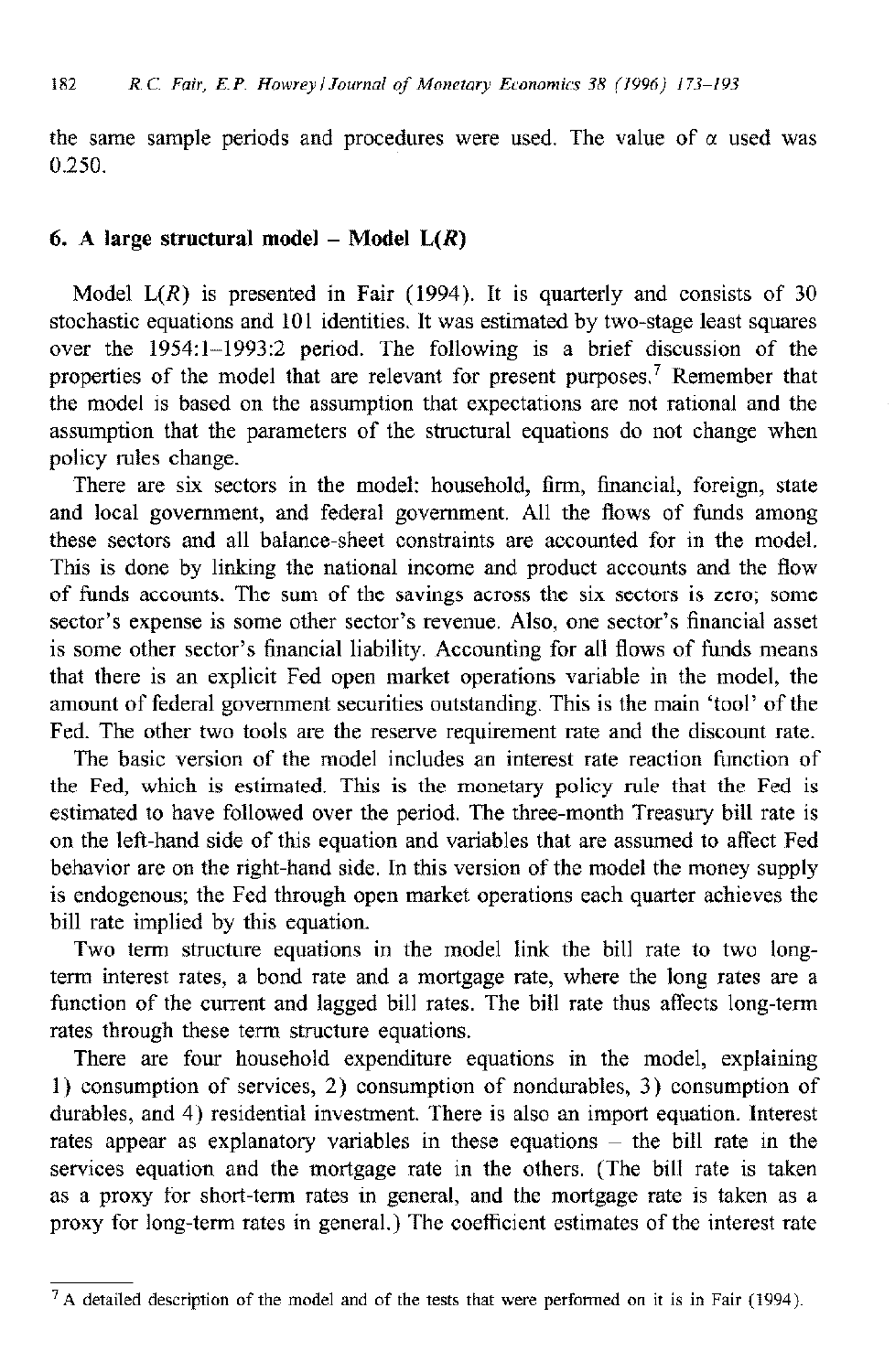variables are all negative (and significant except in the import equation). There is also a nonresidential fixed investment equation in the model, and the bond rate appears in this equation with a negative and significant coefficient estimate. Therefore, through this part of the specification a decrease in interest rates increases household expenditures and nonresidential fixed investment and increases imports. The increase in imports is not large enough to offset the other increases, so that through this part of the specification there is a net increase in the demand for domestic goods in the model when interest rates fall.

The bond rate also appears in a stock price equation, where a decrease in the bond rate has a positive effect on stock prices. The value of stocks is part of household wealth, and household wealth (lagged once) appears as an explanatory variable in two of the four household expenditure equations with positive estimated coefficients. A decrease in interest rates thus has a positive effect on household expenditures through stock prices.

Disposable income appears in the household expenditure equations and in the import equation. The net effect of an increase in disposable income on the demand for domestic goods is positive  $-$  the positive effect from the expenditure equations outweighs the negative effect from the import equation. Since interest receipts of households arc part of income, a decrease in interest rates (and thus interest receipts) has a negative effect on income and thus on demand through this part of the specification. This negative effect is not large enough to offset completely the positive effects discussed above, and the total effect on output from a fall in interest rates is positive.

The following is a summary of how a decrease in the bill rate affects the economy according to the model:

- I. Long-term rates fall over time through the term structure equations.
- 2. Stock prices rise, which is a rise in household wealth.
- 3. Interest payments of the federal government fall, which leads to a fall in interest receipts of the household sector and thus, other things being equal, household income.
- 4. The fall in interest rates and rise in wealth have a positive effect on expenditures on domestic goods, and the fall in income from the fall in interest receipts has a negative effect. The net effect is positive.

The price level is a nonlinear function of, among other things, the difference between potential output and actual output, a measure of demand pressure. As output approaches 4 percent above potential, the price level approaches infinity. The price of imports also has an important effect on the domestic price level.

The unemployment rate is determined as one minus the ratio of employment to the labor force. There are three labor force participation equations for the household sector, one for each of three age-sex groups, that determine the labor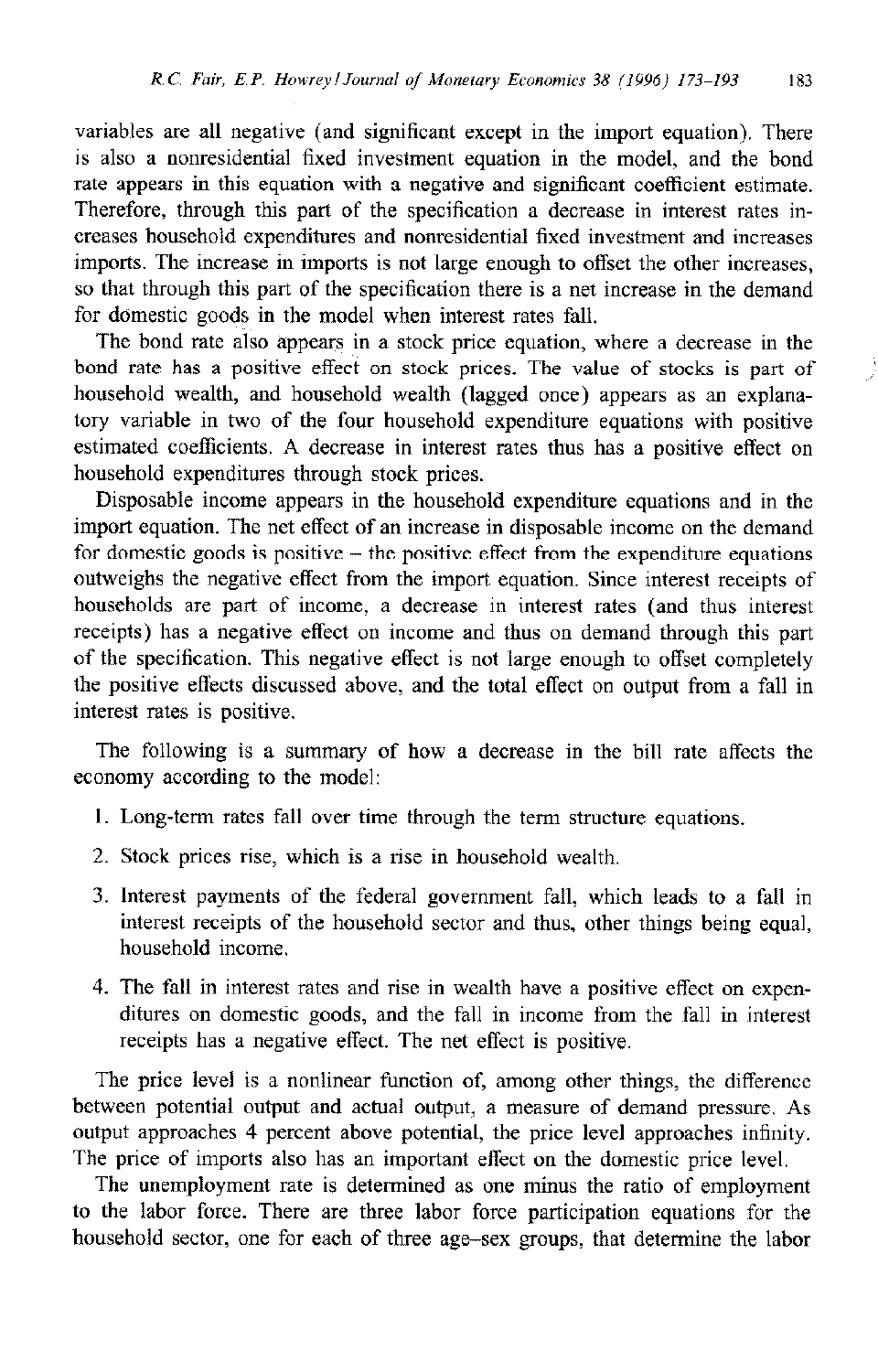force, and there is a demand for labor equation for the firm sector that determines most of employment.

When the optimal control problems were solved, the estimated interest rate reaction function of the Fed was dropped from the model, and the interest rate determined by this equation (the three-month Treasury bill rate) was taken to be the control variable, i.e., the policy instrument. This means that the open market operations variable of the Fed, the amount of government securities outstanding, is endogenous; its value each quarter is whatever is needed to achieve the desired value of the bill rate.

The solution of the 126 deterministic optimal control problems for each loss function took about 12 hours on a Pentium 90 computer for Model  $L(R)$ . To save computer time, the value of  $k$  used for the optimizations was taken to be  $8$ quarters instead of 16 quarters used for the small models. Some experimentation suggested that a value of  $k$  of 8 was large enough for the addition of more quarters to have a fairly small effect on the optimal value of  $R$  for the first quarter. The value of  $\alpha$  used was 0.500. All the calculations for the model were done using the Fair-Parke program.

## 7. Discussion of the results

The results are presented in Table 1. Consider first the values in the 'Actual' row versus the values obtained by minimizing the expected value of the true loss function, which are in the first row for each model. Remember that the true loss function weights inflation and unemployment equally. When the expected value of this loss function is minimized for Model  $L(R)$ , the unemployment loss  $(O_U)$ falls from 1.59 to 0.92, but the inflation loss  $(Q_p)$  actually rises (from 2.41 to 2.62). The other four models have both inflation loss and unemployment loss falling. Model  $S(R)$  is closest to Model  $L(R)$  in that the fall in the inflation loss is small relative to the fall in the unemployment loss.

Consider next how the policy of targeting only nominal growth  $(x)$  does compared to the policy of minimizing the expected value of the true loss function. $\delta$ For Model  $L(R)$  the increase in  $Q_{p,U}$  when only nominal growth is targeted is 16.3 percent (from I.Y6 to 2.28). The other percentage increases are 12.6 for Model S(m), 3.8 for Model *S(R),* 10.8 for Model V(m), and 13.0 for Model  $V(R)$ . All models except  $S(R)$  thus show a noticeable increase in loss when only nominal growth is targeted, with the largest increase for  $L(R)$ .

<sup>&</sup>lt;sup>8</sup> One aspect of our results of targeting only nominal growth can be compared to a result of Feldstein and Stock (1993). Feldstein and Stock dealt with a VAR model similar to Model  $V(m)$  (although the unemployment rate is not part of their model), and they obtained a reduction of a little over 20 percent in the variability of nominal growth when they minimized the expected value of a loss function that targeted only nominal growth. For Model  $V(m)$  the reduction in  $Q_x$  when only nominal growth is targeted is 13.8 percent in Table 1 (from 3.91 to 3.37).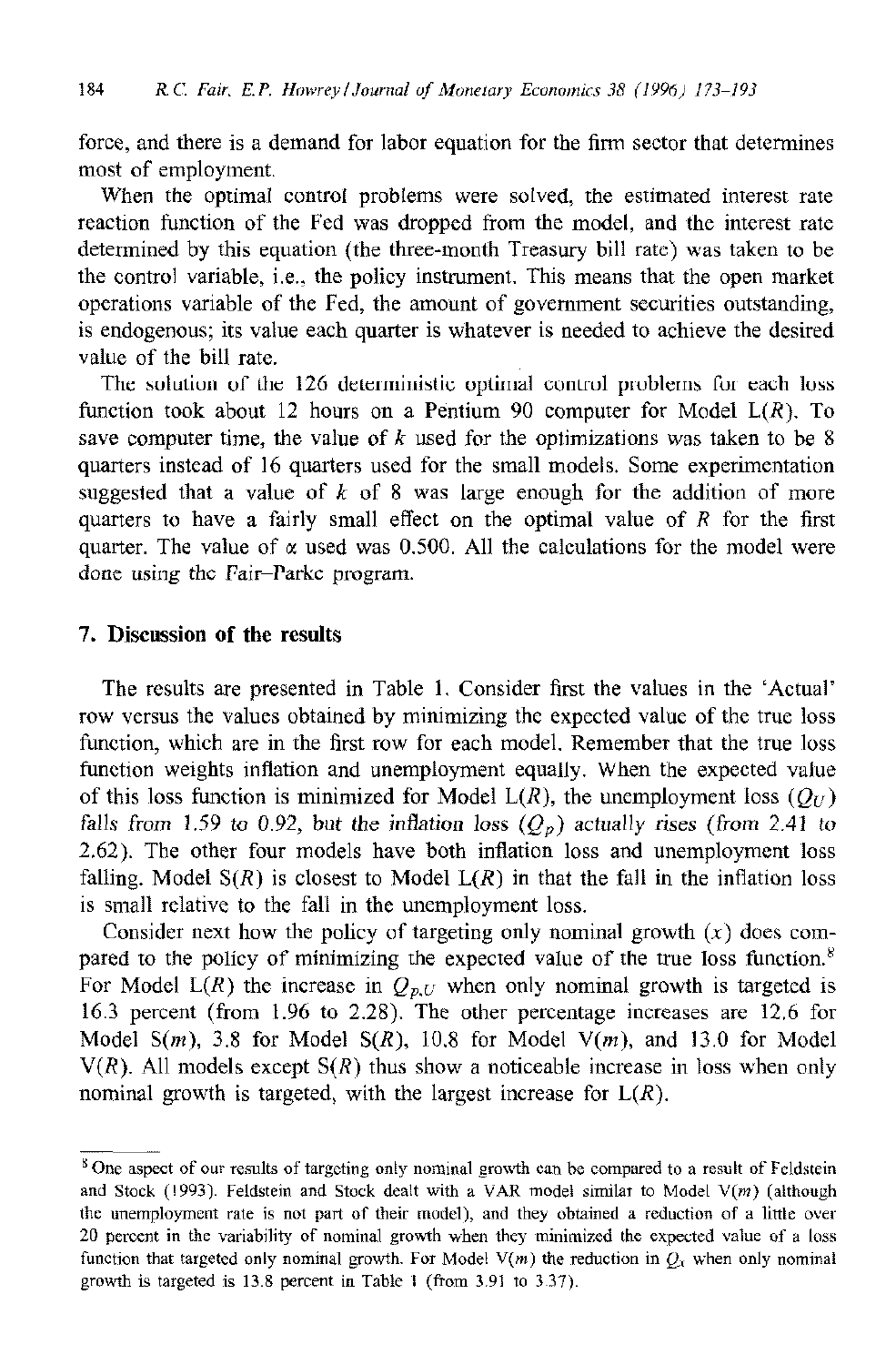The policy of targeting only inflation  $(p)$  works well for the four small models in that for each model the value of  $Q_{p,U}$  when only p is targeted is fairly close to the value when the true loss function is minimized. This is not true, however; for  $L(R)$ . Conversely, the policy of targeting only unemployment  $(U)$  works well for  $L(R)$  in that the value of  $Q_{n,U}$  when only U is targeted is fairly close to the value when the true loss function is minimized, but this is not true for the four small models. The policy of targeting only real growth  $(y)$  does not work well for any model.

There is one odd result in Table 1 that should bc noted before **proceeding**  further. When only U is targeted using Model  $V(m)$ ,  $Q_U$  actually increases (from 1.59 to 1.65). In this model m has little affect on  $U$ , and when only  $U$  is targeted, the value of  $m$  tends to go close to one of the bounds implied by the penalty terms in the loss function and to stay there for many periods. The penalty terms are in effect dominating the results.<sup>9</sup> The fact that m has little affect on U in

|                   | $Q_{p,U}$ | $\mathcal{Q}_P$ | $\varrho_{\scriptscriptstyle U}$ | $Q_x$ | $Q_{y}$ | $C_m$ | $C_R$       | $\alpha^*$ |
|-------------------|-----------|-----------------|----------------------------------|-------|---------|-------|-------------|------------|
| Actual            | 2.04      | 2.41            | 1.59                             | 3.91  | 3.93    | 2.72  | 0.89        |            |
| Model S(m)        |           |                 |                                  |       |         |       |             |            |
| True loss funct.  | 1.67      | 2.03            | 1.21                             | 4.22  | 4.49    | 2.70  |             | 0.015      |
| Target only p     | 1.76      | 1.85            | 1.66                             | 4.66  | 5.35    | 3.27  |             | 0.015      |
| Target only U     | 2.36      | 3.27            | 0.67                             | 4.78  | 3.95    | 2.32  |             | 0.015      |
| Target only $x$   | 1.88      | 2.06            | 1.67                             | 3.50  | 3.62    | 0.34  |             | 0.015      |
| Target only $y$   | 2.68      | 3.68            | 0.91                             | 4.64  | 3.39    | 1.07  | $m_{\rm W}$ | 0.015      |
| Model S(R)        |           |                 |                                  |       |         |       |             |            |
| True loss funct.  | 1.83      | 2.34            | 1.09                             | 4.07  | 4.02    |       | 0.86        | 0.250      |
| Target only p     | 1.84      | 2.10            | 1.53                             | 3.94  | 4.22    |       | 1.08        | 0.250      |
| Target only $U$   | 2.03      | 2.74            | 0.88                             | 4.34  | 3.86    |       | 0.77        | 0.250      |
| Target only $x$   | 1.90      | 2.05            | 1,73                             | 3.79  | 4.08    |       | 0.95        | 0.250      |
| Target only $y$   | 2.59      | 3.31            | 1.57                             | 4.66  | 3.65    |       | 0.25        | 0.250      |
| Model $V(m)$      |           |                 |                                  |       |         |       |             |            |
| True loss funct.  | 1.48      | 1.70            | 1.21                             | 3.91  | 4.25    | 2.43  |             | 0.015      |
| Target only p     | 1.49      | 1.67            | 1.29                             | 4.12  | 4.59    | 2.92  |             | 0.015      |
| Target only $U$   | 2.36      | 2.90            | 1.65                             | 4.06  | 3.58    | 0.74  |             | 0.015      |
| Target only $x$   | 1.64      | 1.85            | 1.41                             | 3.37  | 3.64    | 2.53  |             | 0.015      |
| Target only $\nu$ | 2.76      | 3.52            | 1.68                             | 4.19  | 3.39    | 2.88  |             | 0.015      |

|  |  |  |  | Results for the five models and five loss functions |
|--|--|--|--|-----------------------------------------------------|
|  |  |  |  |                                                     |

Table 1

<sup>&</sup>lt;sup>9</sup> When the penalty terms were removed from the objective function, the  $S(m)$  optimal control solutions with  $U$  only and  $y$  only as the targets were explosive. All of the other small-model optimal control solutions were stable when the penalty terms were removed from the objective function, although the instrument exhibited extremely unrealistic variations in some cases.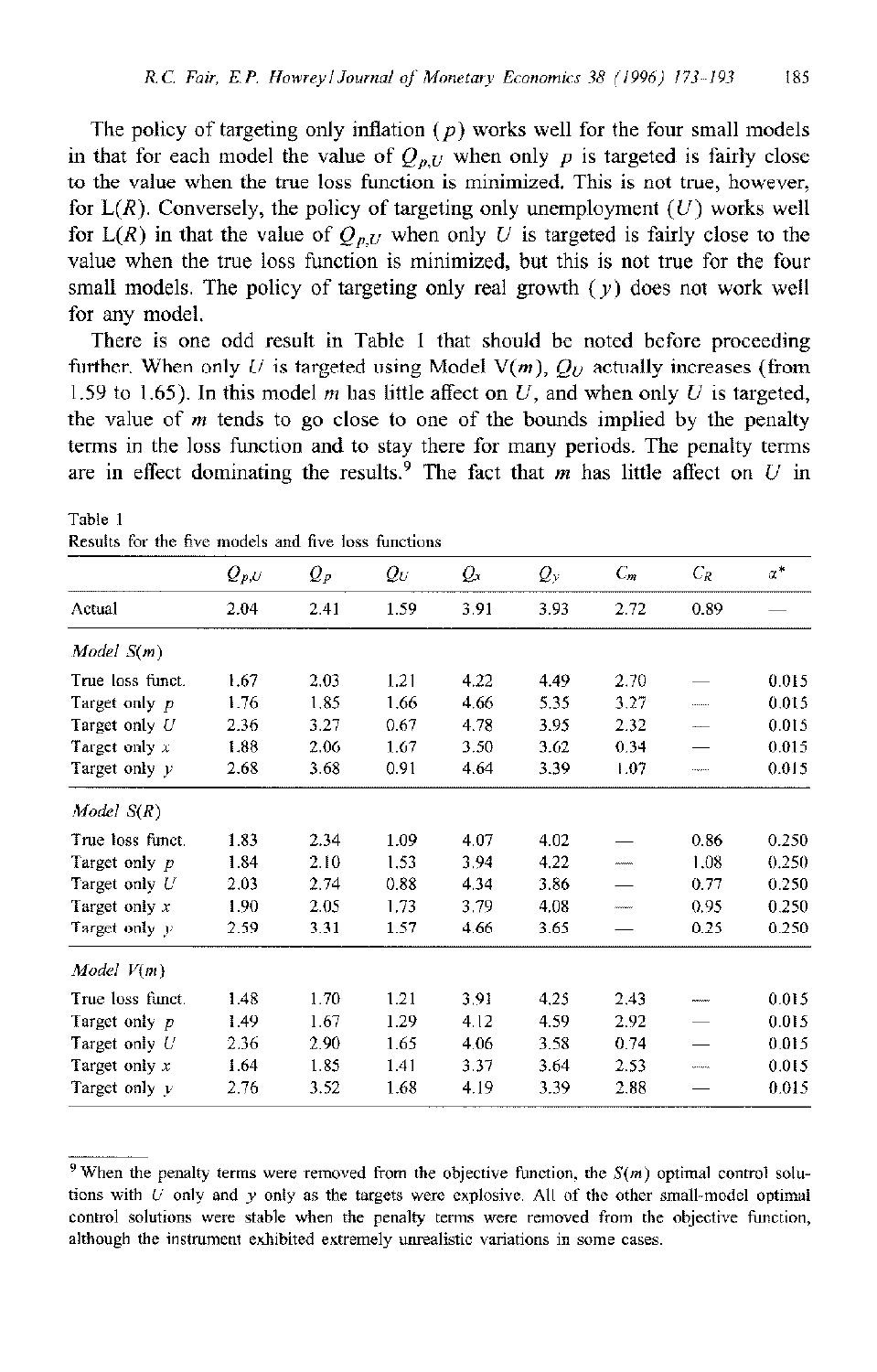|                   | $Q_{p,U}$ | $Q_p$ | $Q_U$ | $Q_x$ | Qу   | $C_n$ | $C_R$ | $\alpha^*$ |
|-------------------|-----------|-------|-------|-------|------|-------|-------|------------|
| Model $V(R)$      |           |       |       |       |      |       |       |            |
| True loss funct.  | 1.61      | 1.97  | 1.15  | 3.77  | 3.92 |       | 0.82  | 0.250      |
| Target only p     | 1.71      | 1.88  | 1.53  | 3.92  | 4.35 |       | 1.10  | 0.250      |
| Target only $U$   | 2.02      | 2.76  | 0.74  | 4.19  | 3.61 |       | 0.61  | 0.250      |
| Target only $x$   | 1.82      | 1.85  | 1.78  | 3.40  | 3.69 |       | 0.75  | 0.250      |
| Target only $y$   | 1.94      | 2.47  | 1.19  | 3.68  | 3.26 |       | 0.70  | 0.250      |
| $Model$ $L(R)$    |           |       |       |       |      |       |       |            |
| True loss funct.  | 1.96      | 2.62  | 0.92  | 4.08  | 3.68 |       | 0.54  | 0.500      |
| Target only p     | 2.27      | 2.34  | 2.19  | 3.93  | 3.93 |       | 0.41  | 0.500      |
| Target only $U$   | 2.03      | 2.72  | 0.92  | 4.32  | 3.74 |       | 0.75  | 0.500      |
| Target only $x$   | 2.28      | 2.41  | 2.15  | 3.80  | 3.73 | ستت   | 0.93  | 0.500      |
| Target only $\nu$ | 2.32      | 2.87  | 1.60  | 4.32  | 3.67 |       | 0.82  | 0.500      |

Table 1 (continued)

$$
Q_q = \sqrt{(1/T)\sum_{t=1}^T (\hat{q}_t - q^*)^2}
$$
, where  $q = p$ , *U*, *x*, or *y*.  
\n
$$
Q_{p,U} = \sqrt{(1/T)[0.5\sum_{t=1}^T (\hat{p}_t - p^*)^2 + 0.5\sum_{t=1}^T (\hat{U}_t - U^*)^2]}
$$
\n. The beta value are the solution values using the entire

(The hatted values are the solution values using the optimal values of the policy instrument, the actual values of the exogenous variables, and the historical residuals.)

$$
C_z = \sqrt{(1/T) \sum_{t=1}^T D_{zt}}
$$
, where  $z = m$  or R

 $\alpha^*$ = value of  $\alpha$  used in Eq. (3) or (4).

 $=$  400 $\times$ change in the log of nominal GDP.  $\mathfrak{x}$ 

 $= 400 \times$ change in the log of real GDP.  $\mathcal{V}$ 

 $= 400 \times \text{change}$  in the log of the GDP price index. p

 $=$  level of the unemployment rate (percentage points).  $\boldsymbol{U}$ 

 $= 400 \times \text{change}$  in the log of the money supply.  $\boldsymbol{m}$ 

 $=$  level of the short-term interest rate (percentage points). R

The values in the 'Actual' row are obtained using the actual values of  $q$  instead of the solution values.

Control period is 1962:1-1993:2.

Model  $V(m)$  can also be seen by comparing the results of minimizing the true loss function to those of targeting only  $p$ . These two sets of results are very close, which means that when the true loss function is being minimized, the only action is in controlling p, not U. Because of this feature of Model  $V(m)$ , little weight should be attached to the  $U$  results for this model.

Continuing with the results in Table 1, it is possible to use them to examine the trade-off between unemployment variability  $(Q_U)$  and inflation variability  $(Q_p)$ . This trade-off is what Taylor (1979) calls a 'second-order' Phillips curve. Table 1 provides three points on this curve for each model. The weights on  $U$ and  $p$  are 0.5 and 0.5 for the true loss function, 1.0 and 0.0 when only  $U$  is targeted, and 0.0 and 1.0 when only  $p$  is targeted. Table 2 presents for each model except  $V(m)$  the changes in  $Q_U$  and  $Q_p$  in going from zero weight on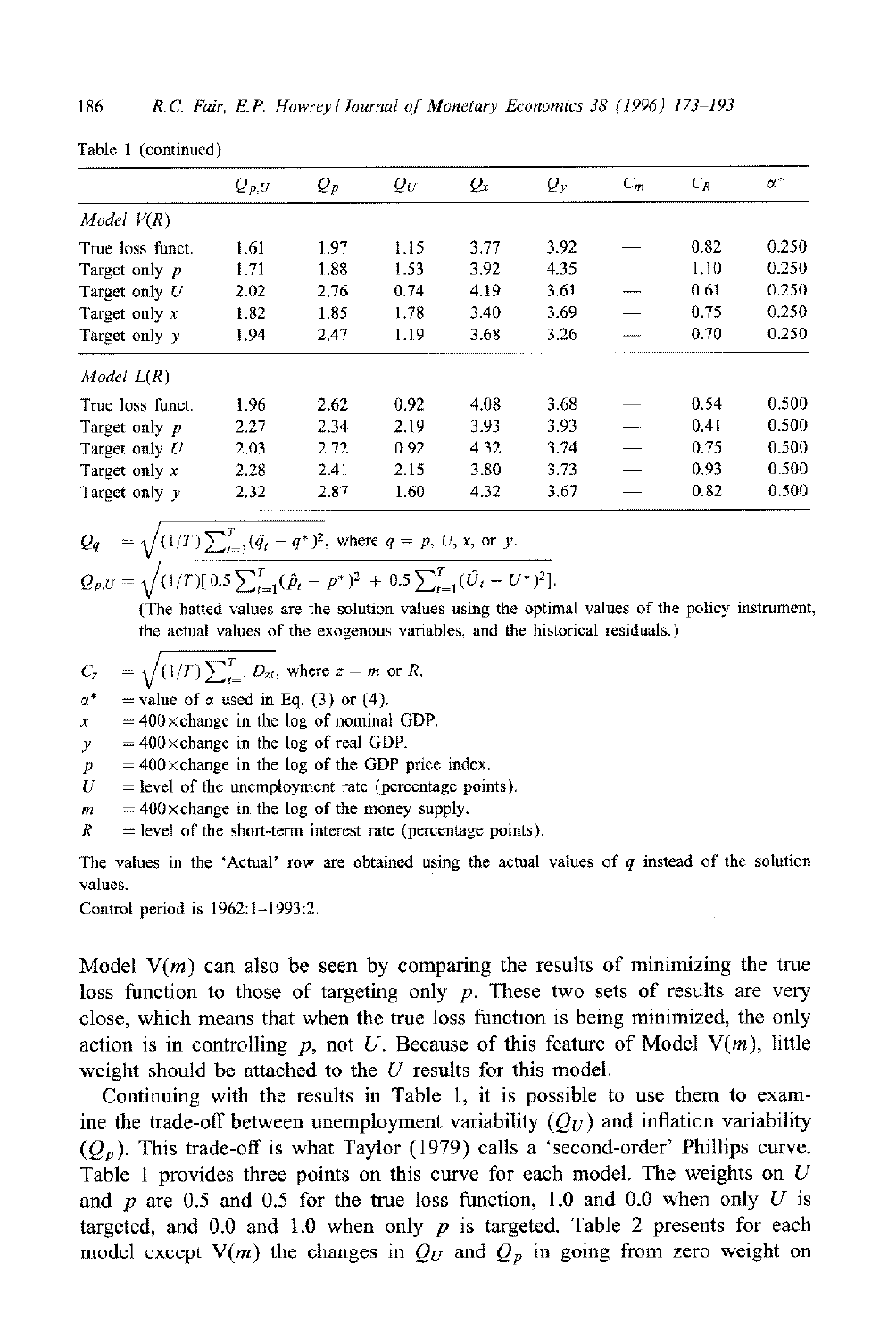Table 2 Changes in  $Q_U$  and  $Q_p$  from Table 1  $\Delta Q_U = Q_U$  (target only  $U - Q_U$  (target only p),  $\Delta Q_p = Q_p$  (target only  $U - Q_p$  (target only  $p$ ).

| Model        | $\Delta O_U$ | $\Delta Q_{\it p}$ |  |
|--------------|--------------|--------------------|--|
| Model $S(m)$ | $-0.99$      | 1.42               |  |
| Model $S(R)$ | $-0.65$      | 0.64               |  |
| Model $V(R)$ | $-0.79$      | 0.88               |  |
| Model $L(R)$ | $-1.27$      | 0.38               |  |

inflation (targeting only U) to zero weight on unemployment (targeting only  $p$ ). (Model  $V(m)$  is excluded for the reasons discussed above.) For Model  $L(R)$  there is a 1.27 drop in unemployment variability at a cost of a 0.38 rise in inflation variability, a trade-off of 3.3 to 1 (1.27/0.38). The smallest trade-off is for Model  $S(m)$  of 0.7 to 1 (0.99/1.42). The trade-offs for the other two models are about 1 to 1.

As mentioned in the Introduction, we are inclined to put more weight on the results for Model  $L(R)$  because it is likely to be more accurate. One of the main differences between  $L(R)$  and the small models concerns the trade-off between unemployment variability and inflation variability. The trade-off is much higher for  $L(R)$  - 3.3 to 1 - than for the small models - about 1 to 1. Two other differences are that targeting inflation works fairly well for the small models, but not for  $L(R)$ , and targeting unemployment works fairly well for  $L(R)$ , but not for the small models. Two similarities are that targeting nominal growth does not work very well (except for Model  $S(R)$ ) and targeting real growth does not work well. This first similarity suggests that the widely held view in the literature that targeting nominal growth is a good idea may not be right.

### *Further details*

The figures in Table 1 hide many of the details of the results, and it is of interest to consider a few of these details. Fig. 1 shows plots of the actual and solution (hatted) values of  $p$  and  $U$  for Model  $S(R)$ , along with the actual and optimal values of R. The optimal and solution values are from the results of minimizing the expected value of the true loss function. Fig. 2 shows the same plots for Model  $L(R)$ . For both models the optima correspond to higher unemployment rates in the 1960s and lower unemployment rates in the 1980s. To achieve this, the bill rates are higher in the 1960s and generally lower in the 1980s. For  $L(R)$  there is little difference between the optimal and actual inflation rates, whereas for  $S(R)$  the optimal inflation rates are generally higher than the actual rates in the 1980s. These plots are, of course, consistent with the result in Table 1 that unemployment variability is lowered more than inflation variability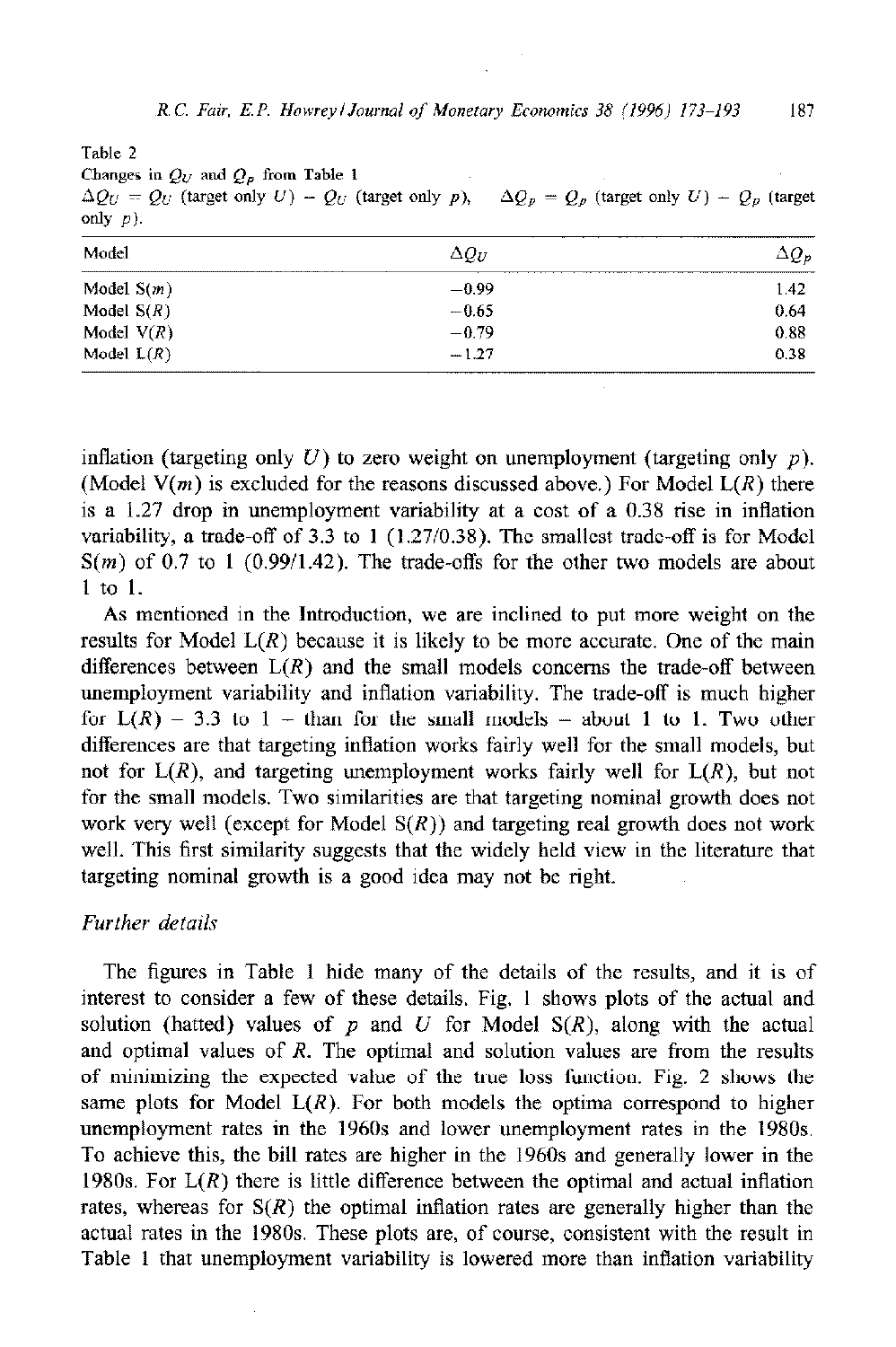

Fig. 1. Model  $S(R)$ .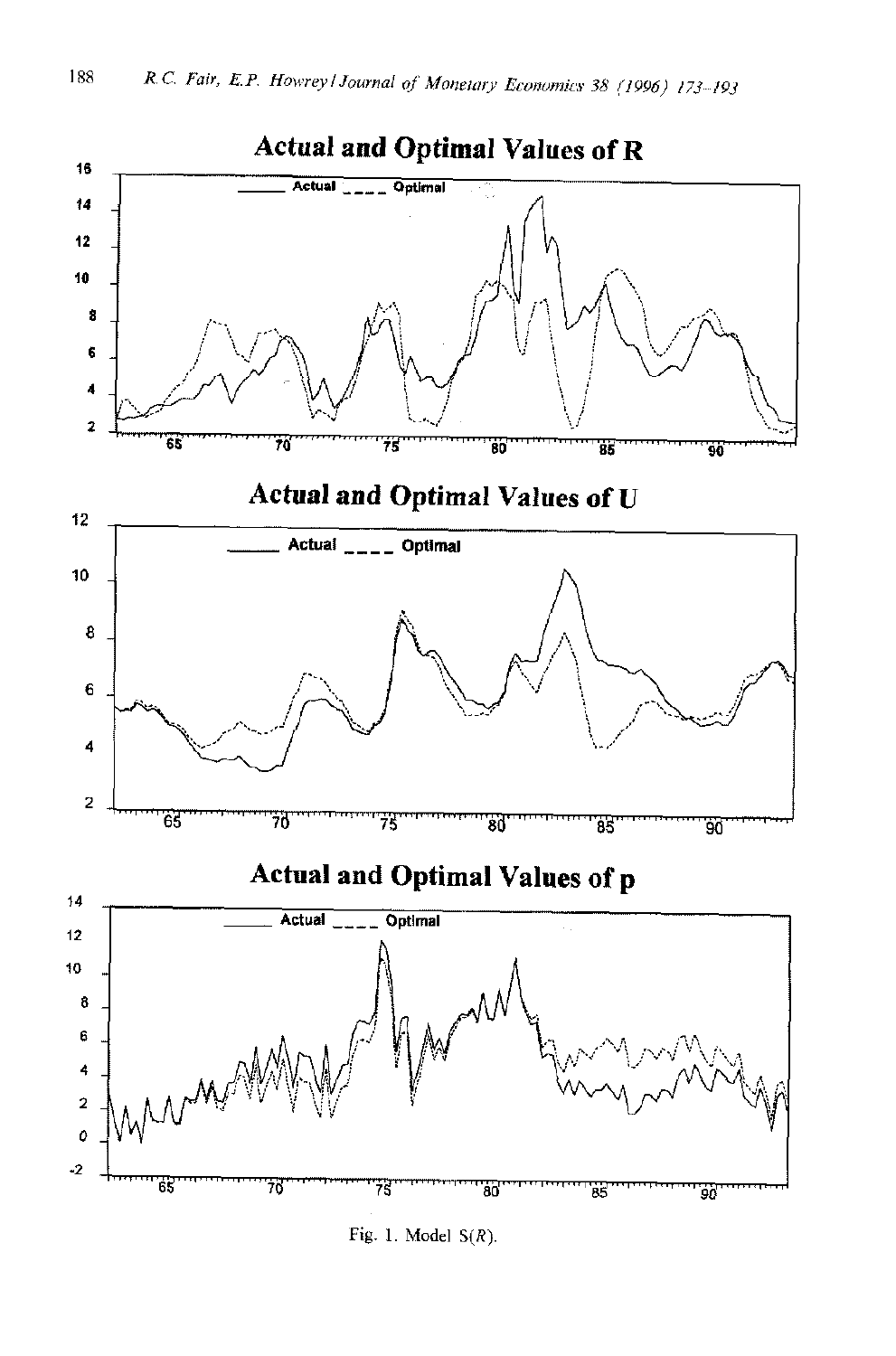

Fig. 2. Model  $L(R)$ .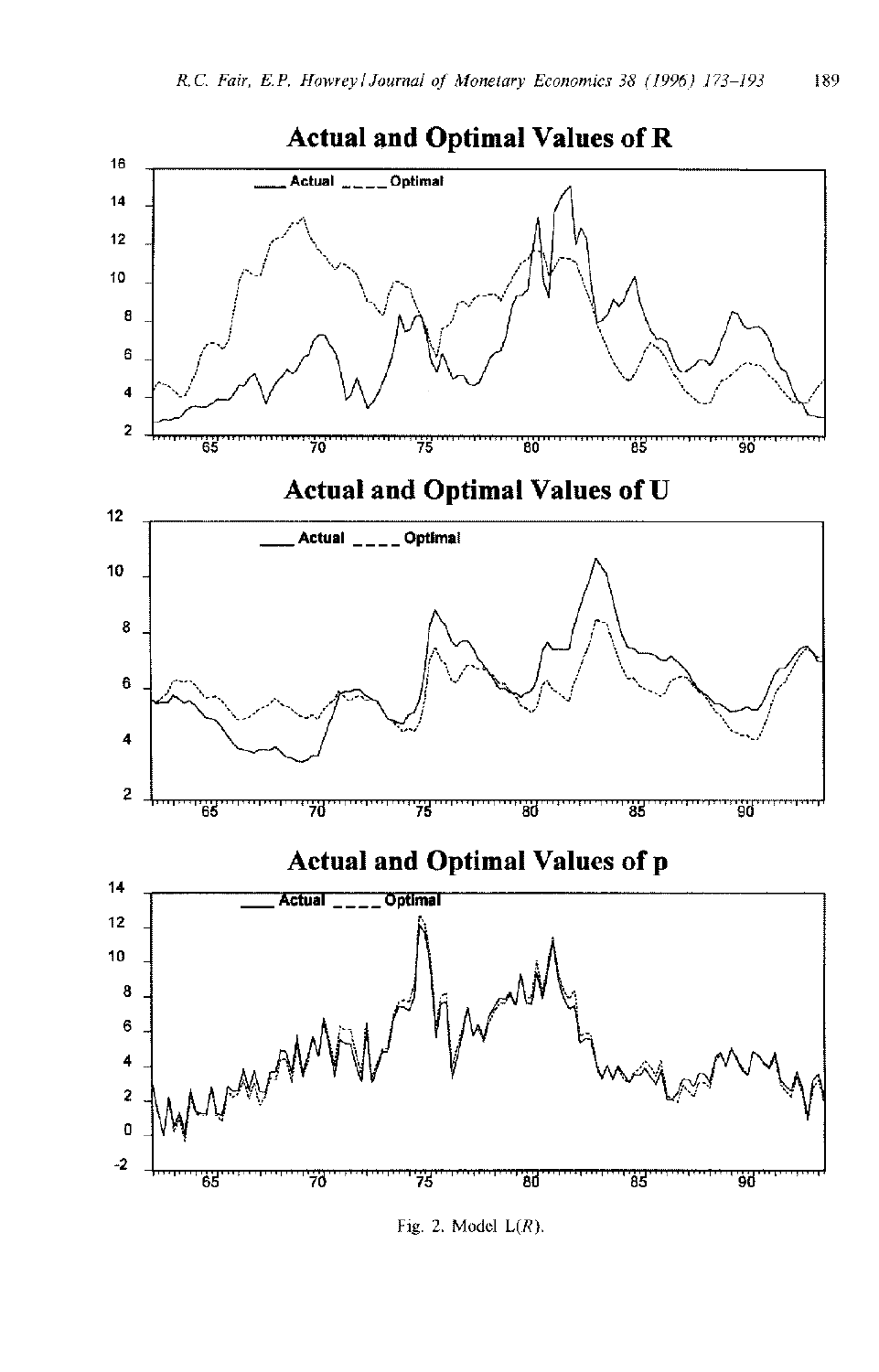when the expected value of the true loss function is minimized for Models  $S(R)$ and  $L(R)$ .

Another way to look at optimal control results is to examine feedback equations. For a linear model like  $S(R)$  and a quadratic objective function, the coefficients in the feedback equation can be obtained (using the solution values as data) by regressing the value of the policy instrument  $(R)$  on its lagged value and on  $y_{t-1}$ ,  $p_{t-1}$ ,  $p_{t-2}$ ,  $p_{t-3}$ ,  $U_{t-1}$ ,  $U_{t-2}$ , and a constant. These are the variables in the optimal feedback equation. If bounds are imposed on the instrument, as is done here, the optimal feedback equation is no longer linear, and so the regression is only approximate.

The regression using the solution values for Model *S(R)* for the minimization of the expected value of the true loss function *is* 

$$
R_{t} = 5.20 + 0.077y_{t-1} + 0.234p_{t-1} + 0.098p_{t-2} + 0.048p_{t-3}
$$
  
-1.605U<sub>t-1</sub> + 0.747U<sub>t-2</sub> + 0.651R<sub>t-1</sub>. (18)

The fit of this regression is quite good ( $R^2 = 0.991$ ), which suggests that the approximation is good. The coefficients on the  $y$  and  $p$  values show that the interest rate responds positively to output growth and inflation. The unemployment terms can be written  $-0.858U_{t-1} - 0.747(U_{t-1} - U_{t-2})$ , and so the unemployment coefficients show that the interest rate responds negatively to both the level and change of the unemployment rate. When Eq. (18) was used in place of solving the 126 deterministic control problems, the value of  $Q_{p,t}$  was the same to two decimal places as the value in Table 1  $(1.83)$ , and so the equation is obviously a good approximation to the true feedback equation.

What about a feedback equation for Model  $L(R)$ ? The model is nonlinear, and so even ignoring the penalty terms in the loss function, the feedback equation is **nonlinear. Also,** there are over a hundred predetermined variables in the model, and so the feedback equation is huge. It may be, however, that even though the true feedback equation is nonlinear and large, a few right-hand-side variables provide a good approximation. To check this, a number of regressions were run (using the solution values as data) with the policy instrument  $(R)$  on the left-hand side and various variables on the right-hand side. The aim was to find variables that contributed significantly to the fit. The following, quite simple, equation tuned out to give a good fit:

$$
R_{i} = 1.40 + 1.353 R_{i-1} - 0.387 R_{i-2} + 0.0544(400Y_{i-1}) -0.0549(400Y_{i-2}),
$$
\n(19)

where Y is the log of real output. This regression has an  $R^2$  of 0.980. This equation roughly says that  $\Delta R_t = 1.4 + 0.35\Delta R_{t-1} + 0.055y_{t-1}$ , where  $y_{t-1}$ , the growth rate of real output in period  $t - 1$ , equals  $400(Y_{t-1} - Y_{t-2})$ . This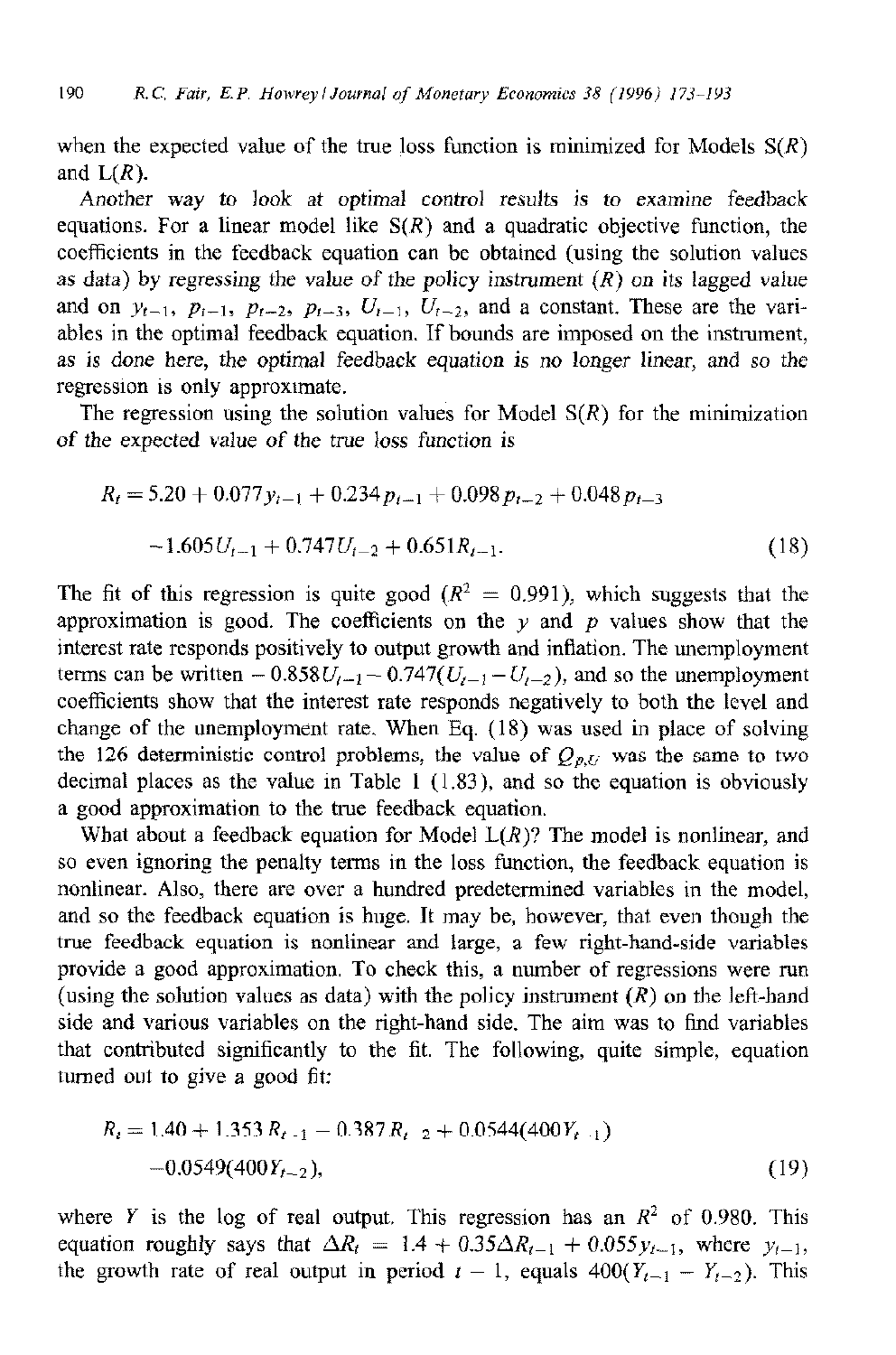rule simply says that change in the policy instrument depends positively on its previous change and on the lagged real growth rate. Other variables, including lagged values of  $P$  and  $U$ , that were added to Eq.  $(19)$  tended not to be significant. It may be with more diligent searching that other variables could be found for inclusion in (19), but for present purposes we have stopped with (19).

When Eq. (19) was used in place of solving the 126 deterministic control problems for model  $L(R)$ , the value of  $Q_{p,U}$  was 2.03, which compares to the optimal value of 1.96 in Table 1. The loss is thus 3.6 percent higher using (19). This suggests that (19) is not a bad approximation, and an argument might be made for using it on grounds of simplicity On the other hand, the extra computer cost in performing the complete optimization is trivial, and so the 3.6 percent increase in loss could not be justified on computational grounds. It is, however, interesting that the simple equation does as well as it does, and this might be an area for future work.

### 8. Stochastic simulation

The variability measures in Table 1 do not require stochastic simulation  $-$  they are based on the use of the historical shocks. Although for historical comparisons these are the most appropriate shocks to use, it is interesting to consider how alternative measures could be computed using stochastic simulation.

Consider the use of the above numerical procedure and Model  $L(R)$ . There are 29 stochastic equations in  $L(R)$ , and the length of the control period is 126 quarters. The results in a given row in Table I for *L(R) are* thus based on  $126\times29 = 3654$  historical error terms. (After each of the 126 solutions of the deterministic control problem, 29 error terms are used.) A stochastic-simulation alternative to the use of the historical error terms is as follows. 1) Using the estimated distribution of the structural error terms, draw 29 error terms 126 times. 2) Go through the entire numerical procedure as above, using the drawn error terms instead of the historical error terms. This yields a value of  $Q<sub>a</sub>$  for each variable  $q$  (as in Table 1). 3) Do steps 1) and 2)  $J$  times, where  $J$  may be around 100. This gives  $J$  values of  $Q_q$ , from which its mean, variance, and other statistics can be computed. The means of  $Q_q$  would be alternatives to the values in Table I, and they could be compared across loss functions.

What would correspond to the 'Actual' row in Table 1 when stochastic simulation was used? The most obvious possibility for Model  $L(R)$  would be to use the estimated interest rate reaction function discussed above as the monetary policy rule. This is the rule the Fed is estimated to have followed historically. For Model  $V(R)$  it would be the estimated equation for R. Stochastic simulation is easy to do numerically in this case because the rule replaces the need to compute the optimal values of *R.* Each repetition involves solving the model with the rule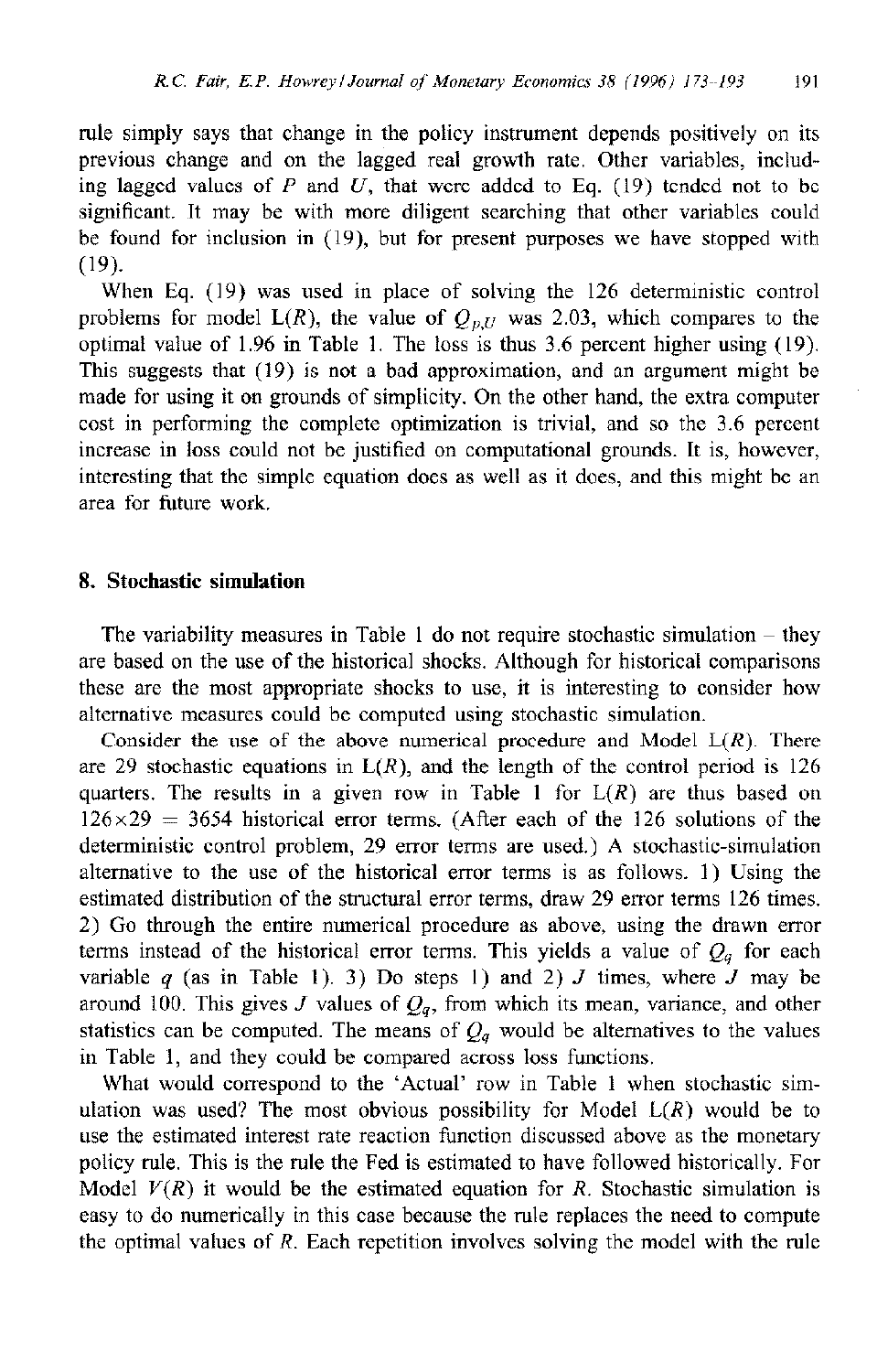for the particular set of error terms drawn.<sup>10</sup> The mean value of  $Q_q$  from this exercise could then be compared to the other mean values.

Since it takes about 12 hours of computer time to compute one value of  $Q_a$  for Model  $L(R)$ , computing, say, 100 values is not yet practical. One could, however, experiment with smaller models at the present time, and computer chips are getting faster. In the future it will be interesting to see if the conclusions reached from Table I are sensitive to the use of stochastic simulation.

Finally, one could also draw coefficients as well as error terms for the stochastic simulations. For each repetition (i.e., each draw of the  $126 \times 29$  error terms) one would draw a set of coefficients from an estimated distribution. The results with and without drawing coeficients could then be compared. This would be a way of examining how robust the conclusions are to alternative versions of the model, the alternative versions in this case being alternative sets of coefficients.

## 9. **Conclusion**

The conclusions from the results in Table I have been presented in Section 7; and they will not be repeated here. The numerical procedure presented in Section 3 is general enough to handle a variety of loss functions and models. The loss functions need not even be quadratic. Given that a number of the conclusions that hold for Model  $L(R)$  do not hold for the small models, it would be of interest in future work to try other models, particularly other large structural models.

The results in Fair  $(1994, pp. 320-328)$  suggest that monetary policy is becoming less effective **for a** given change in interest rates because of the growing size of the federal government debt. Most of the debt is financed by the household sector, and the larger is the debt, the larger is the change in interest revenue of the household sector **for a** given change in interest rates. As noted in the discussion of Model  $L(R)$  in Section 6, a fall in interest revenue from a fall in interest rates has, other things being equal, a negative effect on household expenditures, and this offsets part of the other (positive) effects on expenditures of a decrease in interest rates. The size of this offset is getting larger over time because of the growing size of the government debt, and so on net monetary policy is becoming less effective in the sense that there is a smaller change in output for a given change in the interest rate. The less effective monetary policy becomes in this sense, the less able will the Fed be to minimize any loss function that penalizes changes in the interest rate. The Fed may thus do less well in the future.

 $10$  One would not draw error terms for the rule, although the historical error terms should probably be added to the rule and taken as fixed. These historical error terms are the part of Fed policy that the estimated rule does not capture, which should probably be added in. The implicit assumption that would be made in doing this is that the Fed used a different constant term in the rule each period.